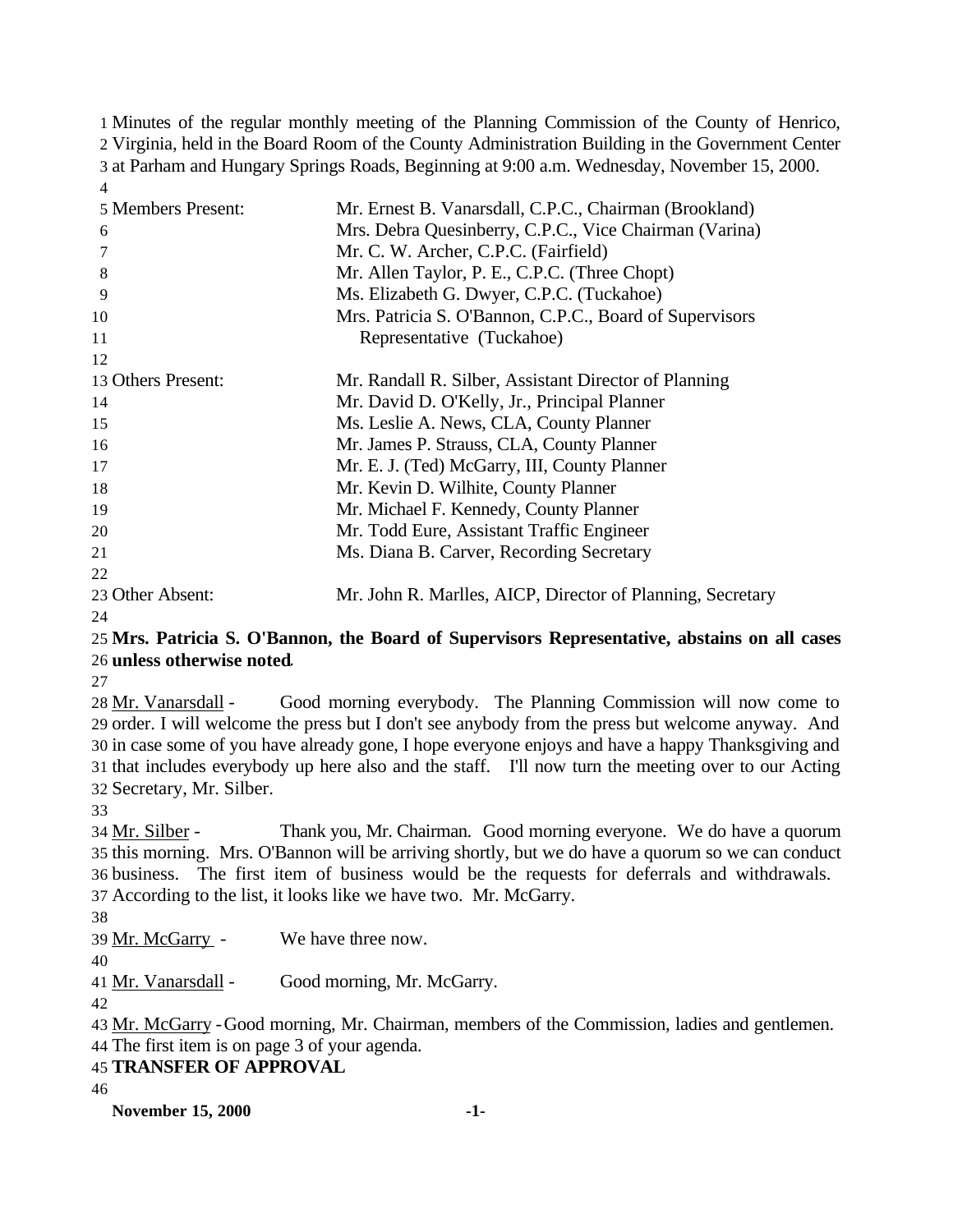POD-91-98 Office Max/Just for Feet @ Virginia Center Commons Shopping Center **Wilton Partners/Peter Thyssen, GmbH.:** Request for a transfer of approval, as required by Chapter 24, Section 24-106 of the Henrico County Code, from North Park Peripheral Associates, L. P. and Wilton partners Virginia Commons, LLC to Wilton Partners Virginia Commons LLC and Peter Thyssen, GmbH. The 4.84 acre site is located on an internal access road for the shopping center at the northeast corner of the intersection of Brook Road (U.S. Route 1) and J.E.B. Stuart Parkway on parcels 24-A-7R and 24-A-7U. The zoning is B-3C, Business District. County water and sewer. **(Fairfield)** 

47

48 Mr. Vanarsdall - Is there anyone in opposition to the deferment of POD-91-98, Office 49 Max/Just for Feet @ Virginia Center Commons Shopping Center, to the December 13, 2000, 50 meeting? No opposition. Mr. Archer.

51

52 Mr. Archer - Mr. Chairman, I move deferral of POD-91-98 to the December 13 meeting.

53

54 Mrs. Quesinberry - Second.

55

56 Mr. Vanarsdall - The motion was made by Mr. Archer and seconded by Mrs. Quesinberry. 57 All in favor say aye…all opposed say nay. The motion carries.

58

59 Pursuant to the applicant's request, the Planning Commission deferred POD-91-98, Office 60 Max/Just for Feet @ Virginia Center Commons Shopping Center, to the December 13, 2000, 61 meeting.

62

63 Mr. McGarry -The next case is on page 5 of your agenda, POD-95-00, Superstar, Inc. Service 64 Center.

65

67

# 66 **PLAN OF DEVELOPMENT (Deferred from the October 25, 2000, Meeting)**

POD-95-00 Superstar, Inc. Service Center - 9999 Brook Road (POD-3-96 Revised)

**Foster & Miller, P.C. for Superstar, Inc.:** Request for approval of a revised plan of development, as required by Chapter 24, Section 24-106 of the Henrico County Code to construct a onestory, 969 square foot service bay addition. The 1.316 acre site is located at 9999 Brook Road at the southeast corner of Brook Road (U.S. Route 1) and J.E.B. Stuart Parkway on parcel 33-A-3C. The zoning is B-3C, Business District (Conditional). County water and sewer. **(Fairfield)**

68

69

70 Mr. Vanarsdall - Is there anyone in opposition to the deferment of POD-95-00, Superstar, 71 Inc. Service Center, to the January 24, 2001, meeting? No opposition. Mr. Archer.

72

73 Mr. Archer - Mr. Chairman, I move deferral of POD-95-00, Superstar, Inc. to the January 74 24, 2001, meeting at the applicant's request.

**November 15, 2000 -2-**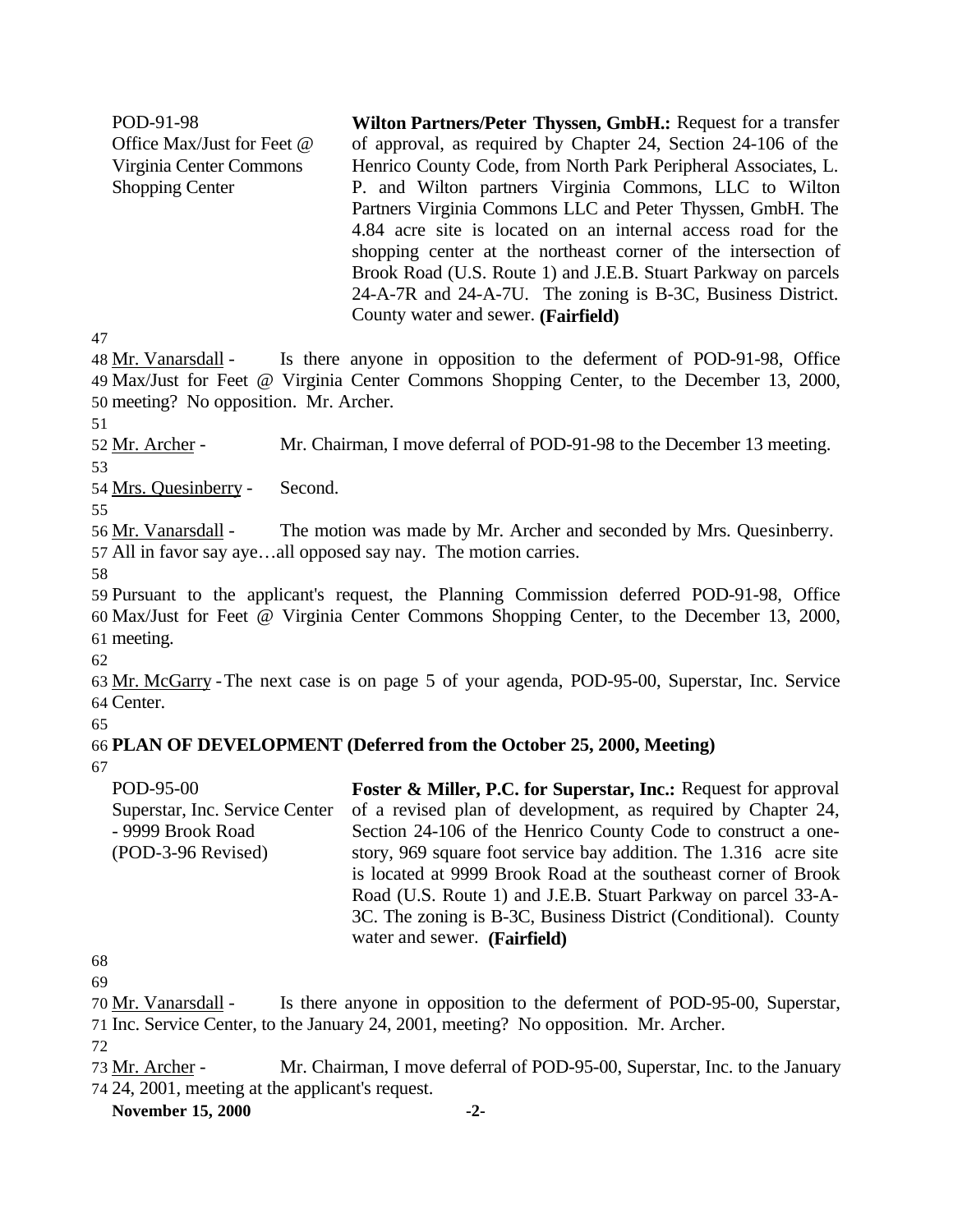Mr. Taylor - Second.

78 Mr. Vanarsdall - The motion was made by Mr. Archer and seconded by Mr. Taylor. All in favor say aye…all opposed say nay. The motion carries.

 Pursuant to the applicant's request, the Planning Commission deferred POD-95-00, Superstar, Inc. Service Center - 9999 Brook Road (POD-3-96 Revised), to the January 24, 2001, meeting.

84 Mr. McGarry - The third deferral, of which staff is aware of is on page 16 of your agenda. This is the Oak Hill Manor Subdivision.

# **SUBDIVISION (Deferred from the October 25, 2000 Meeting)**

| Oak Hill Manor     | Schmidt & Associates for English Street Development,             |
|--------------------|------------------------------------------------------------------|
| (June $2000$ Plan) | <b>L.L.C.:</b> The 5.021 acre site is located on Tonoka Road and |
|                    | Tonoka Court, approximately 200 feet west of the intersection on |
|                    | parcels 128-A-55 and part of 128-A-44A. The zoning is R-4,       |
|                    | One-Family Residence District. County water and sewer.           |
|                    | (Fairfield) 19 Lots                                              |

 Mr. Vanarsdall - Is there anyone in opposition to the deferment of subdivision Oak Hill Manor to the December 13, 2000, meeting? No opposition. Mr. Archer.

 Mr. Archer - Mr. Secretary, are we aware whether or not if we have used our deferral on this, as of this point?

 Mr. Silber - I'm not aware, but staff is saying yes we have. Kevin, can you tell me how many times they have deferred?

99 Mr. Wilhite - This will be their  $5<sup>th</sup>$  deferral on this case. One has been at our request; the other four were at the applicant's request. We have used our deferral.

Mr. Archer - Okay. No problem.

Mr. Silber - And this is by the request of the applicant?

106 Mr. Archer - Yes. And I have the permission to do that. Mr. Chairman, I move 107 deferment of Oak Hill Manor to the December  $13<sup>th</sup>$  meeting at the applicant's request.

Mrs. Quesinberry - Second.

 Mr. Vanarsdall - The motion was made by Mr. Archer and seconded by Mrs. Quesinberry. All in favor say aye…all opposed say nay. The motion carries.

 Pursuant to the applicant's request, the Planning Commission deferred subdivision Oak Hill Manor (June 2000 Plan), to the December 13, 2000, meeting.

**November 15, 2000 -3-**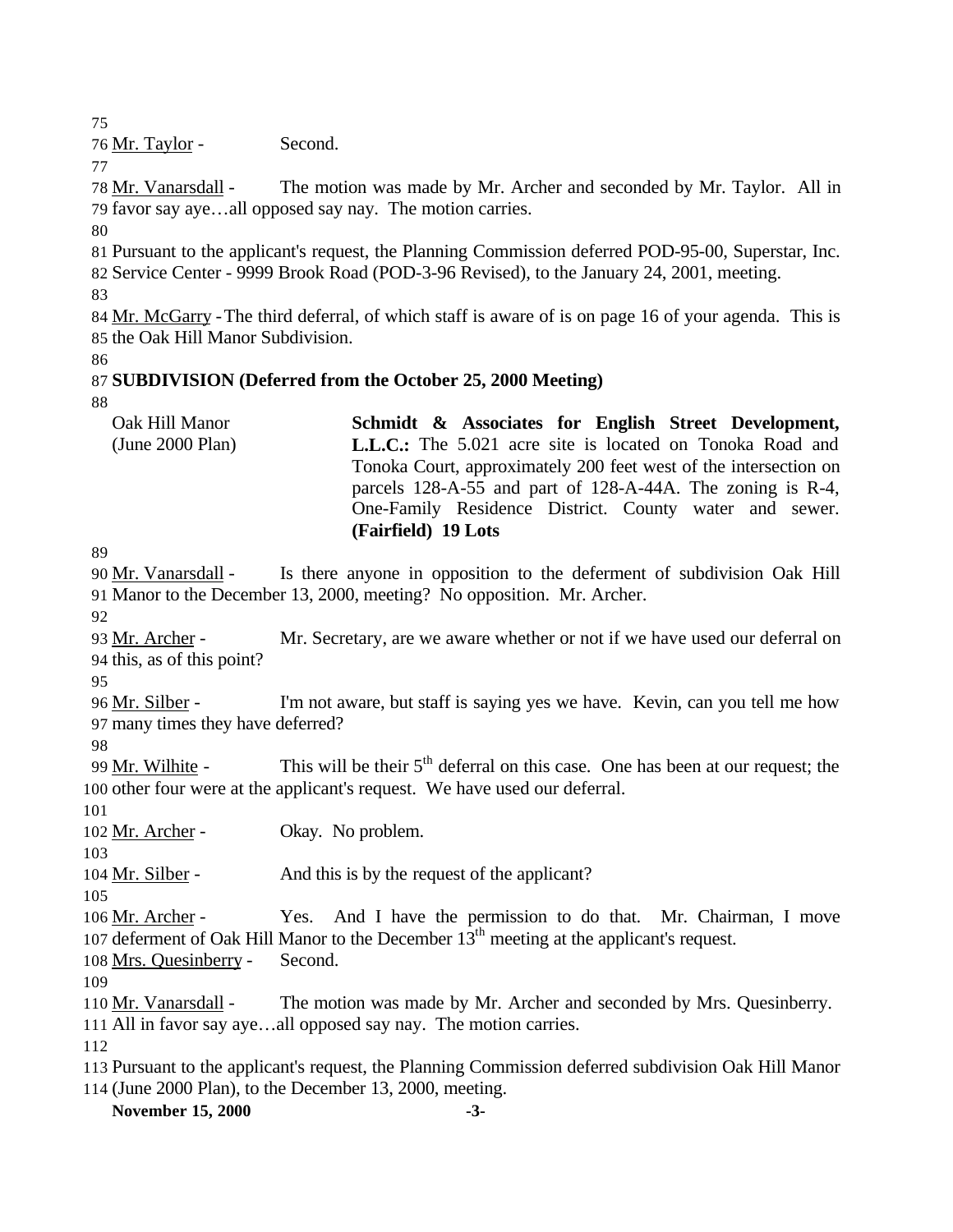116 Mr. McGarry - The next item on your agenda is the Expedited Agenda. There are a total of 10 expedited cases. The first one is on page 4 of the regular agenda.

# **LANDSCAPE PLAN (Deferred from the October 25, 2000, Meeting)**

| $LP/POD-96-99$                | <b>Stockner's Rockville Nurseries: Request for approval of a</b> |
|-------------------------------|------------------------------------------------------------------|
| Impala Drive Office/Warehouse | landscape plan as required by Chapter 24, Sections 24-106 and    |
|                               | 24-106.2 of the Henrico County Code. The .69 acre site is        |
| <b>Putney Place</b>           | located on the northwest corner of Impala Drive and Lafayette    |
|                               | Avenue on part of parcel 82-18-A-9. The zoning is M-1, Light     |
|                               | Industrial District. (Brookland)                                 |

122 Mr. Vanarsdall - Is there anyone in the audience in opposition to the landscape plan for LP/POD-96-99, Impala Drive Office/Warehouse? No opposition. I move LP/POD-96/99, Impala Drive landscape plan be recommended for approval with the annotations on the plans and the standard conditions for landscape plans.

Mrs. Quesinberry - Second.

 Mr. Vanarsdall - The motion was made by Mr. Vanarsdall and seconded by Mrs. Quesinberry. All of those in favor say aye…all opposed say nay. The motion carries.

 The Planning Commission approved the landscape plan for LP/POD-96-99, Impala Drive Office/Warehouse - Putney Place, subject to the standard conditions attached to these minutes for landscape plans and the annotations on the plan.

 Mr. McGarry -The next case is on page7 of your agenda, POD-96-00, Wawa. You also have two additional conditions on your addendum.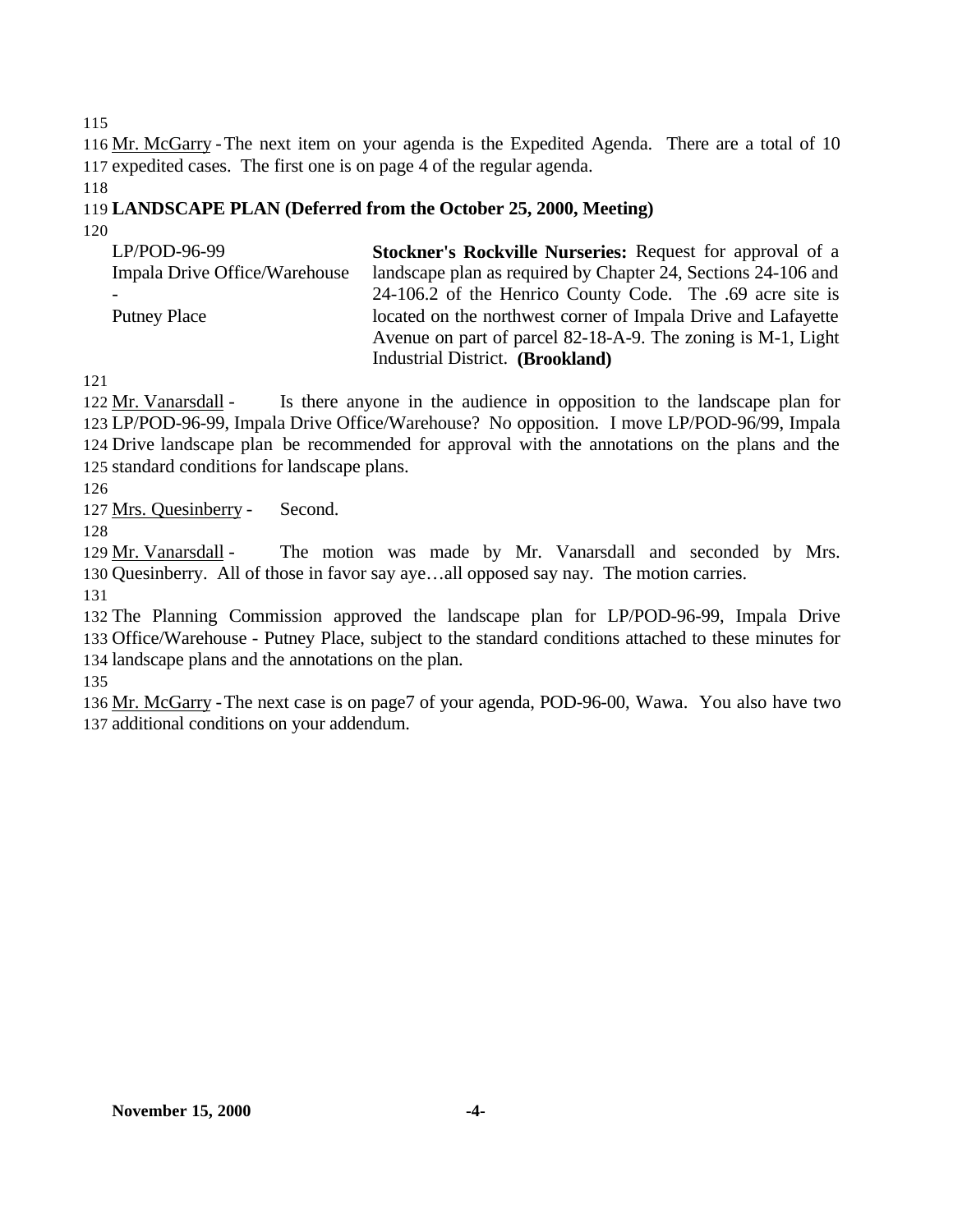#### **PLAN OF DEVELOPMENT**

| POD-96-00                | Jordan Consulting Engineers, P. C. for F. G. Pruitt, Jr., O.    |
|--------------------------|-----------------------------------------------------------------|
| Wawa - Staples Mill Road | J. Pruitt, R. I. Pruitt, E. Blay Bryan and Wawa, Inc.:          |
|                          | Request for approval of a plan of development, as required by   |
|                          | Chapter 24, Section 24-106 of the Henrico County Code to        |
|                          | construct a one-story, 5,757 square foot convenience store with |
|                          | gas pumps. The 4.72 acre site is located on the southeast       |
|                          | corner of the intersection of Staples Mill Road (U.S. Route 33) |
|                          | and Old Staples Mill Road on part of parcel 61-A-67 and 61-     |
|                          | A-66. The zoning is B-1C, Business District (Conditional), M-   |
|                          | 1C, Light Industrial District (Conditional) and M-1, Light      |
|                          | Industrial District. County water and sewer. (Brookland)        |

 Mr. Vanarsdall - Is there anyone in the audience in opposition to POD-96-00, Wawa? No opposition. I move POD-96-00, Wawa - Staples Mill Road, be approved with the annotations on the plans, additional conditions Nos. 23 through 31, Nos. 32 and 33 on the addendum and the standard conditions for developments of this type.

Mrs. Quesinberry - Second.

 Mr. Vanarsdall - The motion was made by Mr. Vanarsdall and seconded by Mrs. Quesinberry. All of those in favor say aye…all opposed say nay. The motion carries.

 The Planning Commission approved POD-96-00, Wawa - Staples Mill Road, subject to the standard conditions attached to these minutes for developments of this type, the annotations on the plans, and the following additional conditions:

- 23. The developer shall provide fire hydrants as required by the Department of Public Utilities in its approval of the utility plans and contracts.
- 24. The proffers approved as a part of zoning case C-43C-90 shall be incorporated in this approval.
- 25. Any necessary off-site drainage easements must be obtained in a form acceptable to the County Attorney prior to final approval of the construction plans by the Department of Public Works.
- 26. Deviations from County standards for pavement, curb or curb and gutter design shall be approved by the County Engineer prior to final approval of the construction plans by the Department of Public Works.
- 27. Insurance Services Office (ISO) calculations must be included with the utilities plans and contracts and must be approved by the Department of Public Utilities prior to the issuance of a building permit.
- 28. Approval of the construction plans by the Department of Public Works does not establish the curb and gutter elevations along the Henrico County maintained right-of-way. The elevations will be set by Henrico County.
- 29. Approval of the construction plans by the Department of Public Works does not establish the curb and gutter elevations along the Virginia Department of Transportation maintained

## **November 15, 2000 -5-**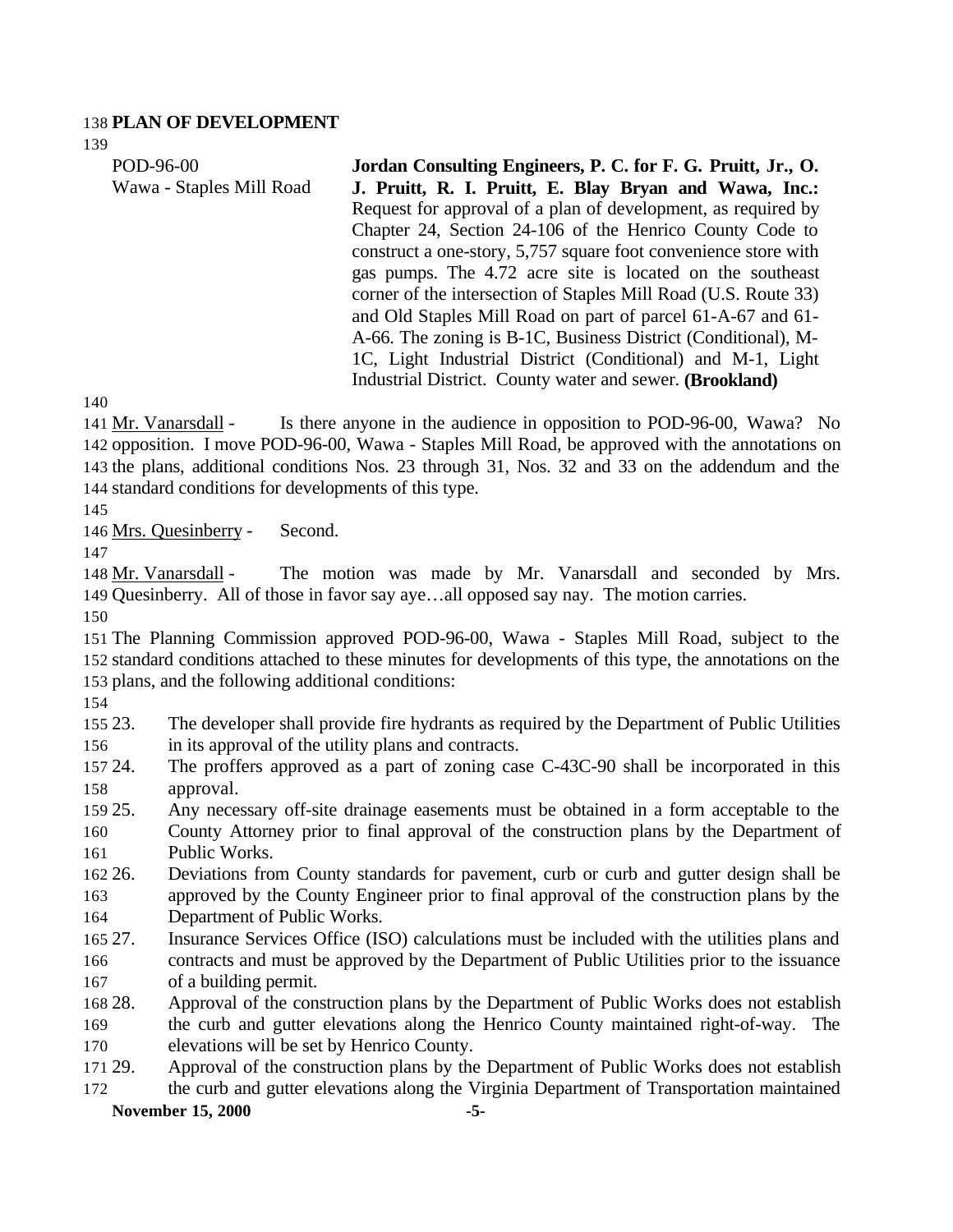- right-of-way. The elevations will be set by the contractor and approved by the Virginia Department of Transportation.
- 30. The entrances and drainage facilities on (U. S. Route 33) shall be approved by the Virginia Department of Transportation and the County.
- 31. A notice of completion form, certifying that the requirements of the Virginia Department of
- Transportation entrances permit have been completed, shall be submitted to the Planning Office prior to any occupancy permits being issued.
- 32. The portion of Landmark Road located on this parcel shall be filed for conditional and
- final subdivision approval and recorded prior to the issuance of certificate of occupancy.
- 33. Provide a 25-foot setback for 50-10 detention basin from Landmark Road extended unless
- waived by the Director of Public Works.

 Mr. McGarry -The next case is on page 9 of your agenda, subdivision Pinedale Farms, Section 10 (October 2000 Plan).

# **SUBDIVISION (Deferred from the October 25, 2000, Meeting)**

| Pinedale Farms, Section 10 | Michael E. Doczi for RBA Ventures, Inc.: The 5.163 acre site |
|----------------------------|--------------------------------------------------------------|
| (October 2000 Plan)        | is located at the northwest terminus of Lyndonway Drive,     |
|                            | approximately 7 blocks west of Three Chopt Road on part of   |
|                            | parcel 68-A-16. The zoning is R-2A, One-Family Residence     |
|                            | District. County water and sewer. (Tuckahoe) 9 Lots          |

190 Mr. Vanarsdall - Is there anyone in the audience in opposition to Pinedale Farms, Section 10, subdivision? No opposition. Ms. Dwyer.

 Ms. Dwyer - I move that the Commission approve Pinedale Farms, Section 10 (October 2000 Plan) in addition to the standard conditions for subdivisions served by public utilities and the additional conditions Nos. 12 through 15.

Mrs. Quesinberry - Second.

 Mr. Vanarsdall - The motion was made by Ms. Dwyer and seconded by Mrs. Quesinberry. All of those in favor say aye…all opposed say nay. The motion carries.

 The Planning Commission granted conditional approval to subdivision Pinedale Farms, Section 10, (October 2000 Plan), subject to the standard conditions attached to these minutes for subdivisions served by public utilities, the annotations on the plans, and the following additional conditions:

12. Each lot shall contain at least 13,500 square feet, exclusive of floodplain areas.

13. The limits and elevation of the 100-year frequency flood shall be conspicuously noted on

the plat and construction plans and labeled "Limits of 100-Year Floodplain." Dedicate

floodplain as a "Variable Width Drainage & Utility Easement."

 14. The detailed plant list and specifications for the landscaping to be provided within the 10- foot-wide planting strip easement along Lyndonway Drive shall be submitted to the

## **November 15, 2000 -6-**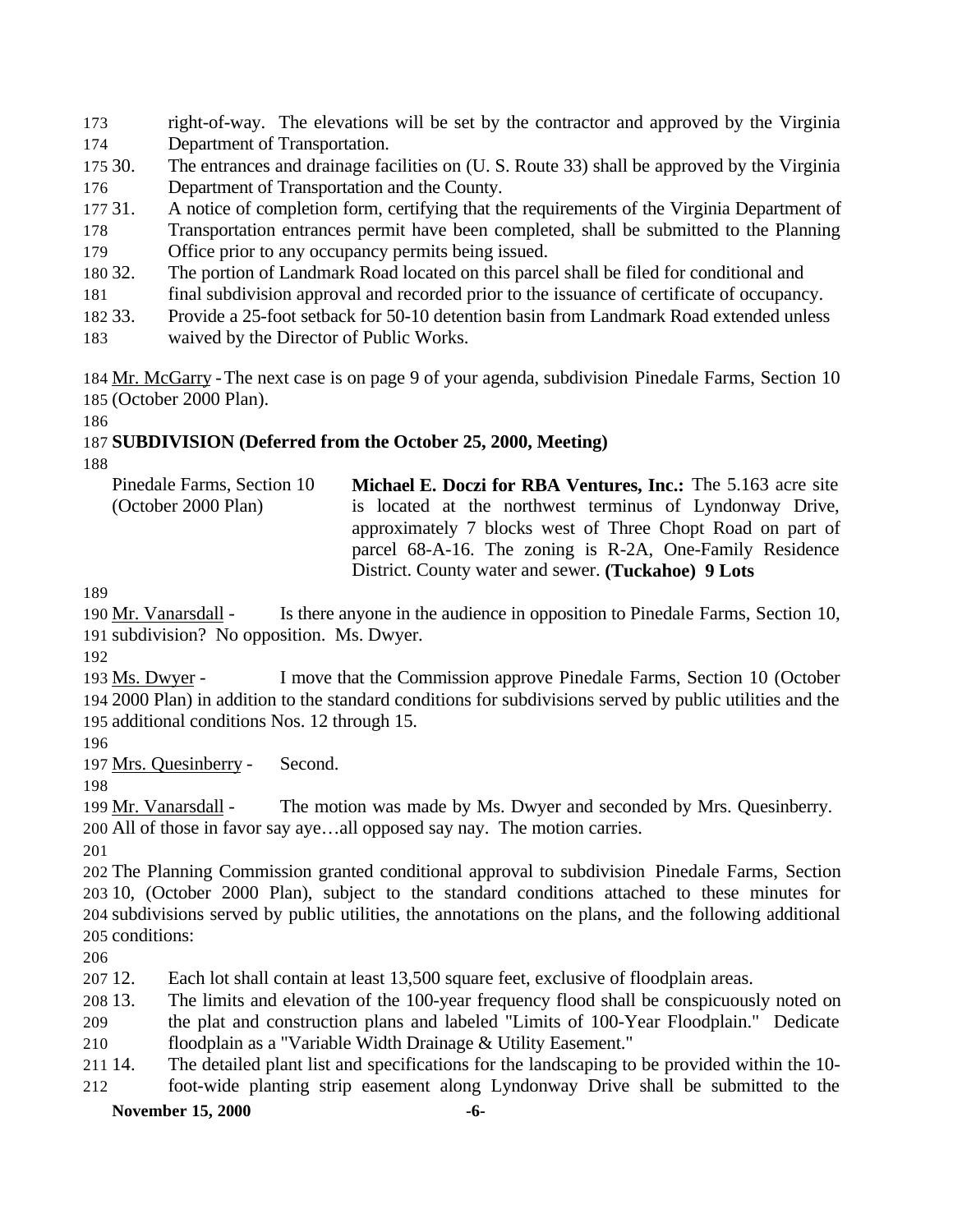Planning Office for review and approval prior to recordation of the plat.

15. Prior to final approval, a draft of the covenants and deed restrictions for the maintenance of

the common area by a homeowners association shall be submitted to the Planning Office

for review. Such covenants and restrictions shall be in form and substance satisfactory to

the County Attorney and shall be recorded prior to recordation of the subdivision plat.

16. Any necessary off-site drainage easements must be obtained prior to final approval of the

- construction plans by the Department of Public Works.
- 

 Mr. McGarry -The next case is on page 10 of your agenda. This is also a subdivision. The Greens @ Crossridge Revised (November 2000 Plan).

# **SUBDIVISION**

The Greens @ Crossridge Revised (November 2000 Plan) **Jordan Consulting Engineers, P.C. for Staples Mill, L. C.:** The 66.65 acre site is located on the north side of Hungary Road approximately 320 feet west of its intersection with Honey Lane on part of parcel 50-A-20. The zoning is R-2AC, One-Family Residence District (Conditional). County water and sewer. **(Brookland) 167 Lots (Previously 143 Lots)**

 Mr. Vanarsdall - Is there anyone in the audience in opposition to The Greens @ Crossridge Revised (November 2000 Plan)? No opposition. I move that The Greens @ Crossridge Revised be approved with the annotations on the plan, the standard conditions for subdivisions and additional conditions Nos. 12 through 18.

Mrs. Quesinberry - Second.

 Mr. Vanarsdall - The motion was made by Mr. Vanarsdall and seconded by Mrs. Quesinberry. All of those in favor say aye…all opposed say nay. The motion carries.

 The Planning Commission granted conditional approval to subdivision The Greens @ Crossridge Revised (November 2000 Plan), subject to the standard conditions attached to these minutes for subdivisions served by public utilities, the annotations on the plans, and the following additional conditions:

 12. The proffers approved as part of zoning case C-17C-00 shall be incorporated in this approval.

13. Prior to final approval, a draft of the covenants and deed restrictions for the maintenance of

 the common area by a homeowners association shall be submitted to the Planning Office for review. Such covenants and restrictions shall be in form and substance satisfactory to

the County Attorney and shall be recorded prior to recordation of the subdivision plat.

14. Prior to requesting recordation, the developer shall furnish a letter from Dominion Virginia

 Power stating that this proposed development does not conflict with its facilities. 15. Each lot shall contain at least 13,500 square feet, exclusive of floodplain areas.

 16. The limits and elevation of the 100-year frequency flood shall be conspicuously noted on the plat and construction plans and labeled "Limits of 100-Year Floodplain." Dedicate

**November 15, 2000 -7-**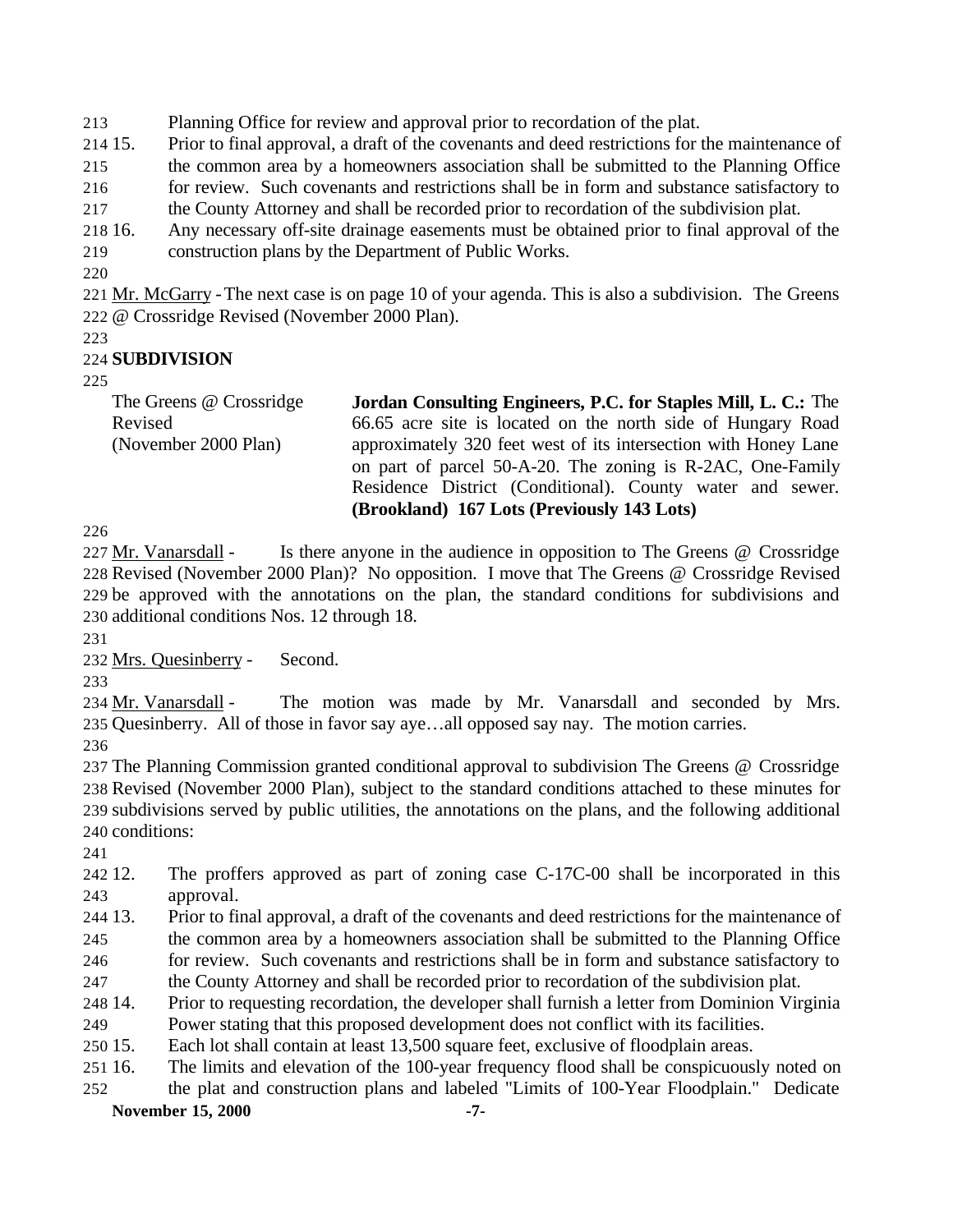floodplain as a "Variable Width Drainage & Utility Easement."

 17. Any necessary off-site drainage easements must be obtained prior to final approval of the construction plans by the Department of Public Works.

 18. The recorded plat shall contain a statement that the common area is dedicated to the common use and enjoyment of the homeowners of Crossridge and is not dedicated for use by the general public. This statement shall refer to the applicable article in the covenants recorded with the plat.

Mr. McGarry -Your next case is on page 11 of your agenda, POD-99-00, Crossridge Parkway.

## **PLAN OF DEVELOPMENT**

POD-99-00 Crossridge Parkway **Jordan Consulting Engineers, P. C. for Courtney, L. C.:** Request for approval of a plan of development, as required by Chapter 24, Section 24-106 of the Henrico County Code to construct a project access roadway and ancillary drainage improvements. The 5.35 acre site is located on the west line of Staples Mill Road (U.S. Route 33), approximately 1,250 feet south of its intersection with Courtney Road on part of parcel 50- A-20. The zoning is R-6C, General Residence District (Conditional). County water and sewer. **(Brookland)**

266 Mr. Vanarsdall - Is there anyone in the audience in opposition to POD-99-00, Crossridge Parkway? No opposition. I move POD-99-00, Crossridge Parkway, be approved on the expedited agenda with the annotations on the plans, the standard conditions for developments of this type and additional conditions Nos. 23 through 37.

Mrs. Quesinberry - Second.

 Mr. Vanarsdall - The motion was made by Mr. Vanarsdall and seconded by Mrs. Quesinberry. All of those in favor say aye…all opposed say nay. The motion carries.

 The Planning Commission approved POD-99-00, Crossridge Parkway, subject to the standard conditions attached to these minutes for developments of this type, the annotations on the plans and the following additional conditions:

 23. The easements for drainage and utilities as shown on approved plans shall be granted to the County in a form acceptable to the County Attorney prior to any occupancy permits

being issued. The easement plats and any other required information shall be submitted to

 the County Real Property Agent at least sixty (60) days prior to requesting occupancy permits.

 24. The entrances and drainage facilities on Staples Mill Road (U.S. Route 33) shall be approved by the Virginia Department of Transportation and the County.

25. A notice of completion form, certifying that the requirements of the Virginia Department of

Transportation entrances permit have been completed, shall be submitted to the Planning

Office prior to any occupancy permits being issued.

**November 15, 2000 -8-**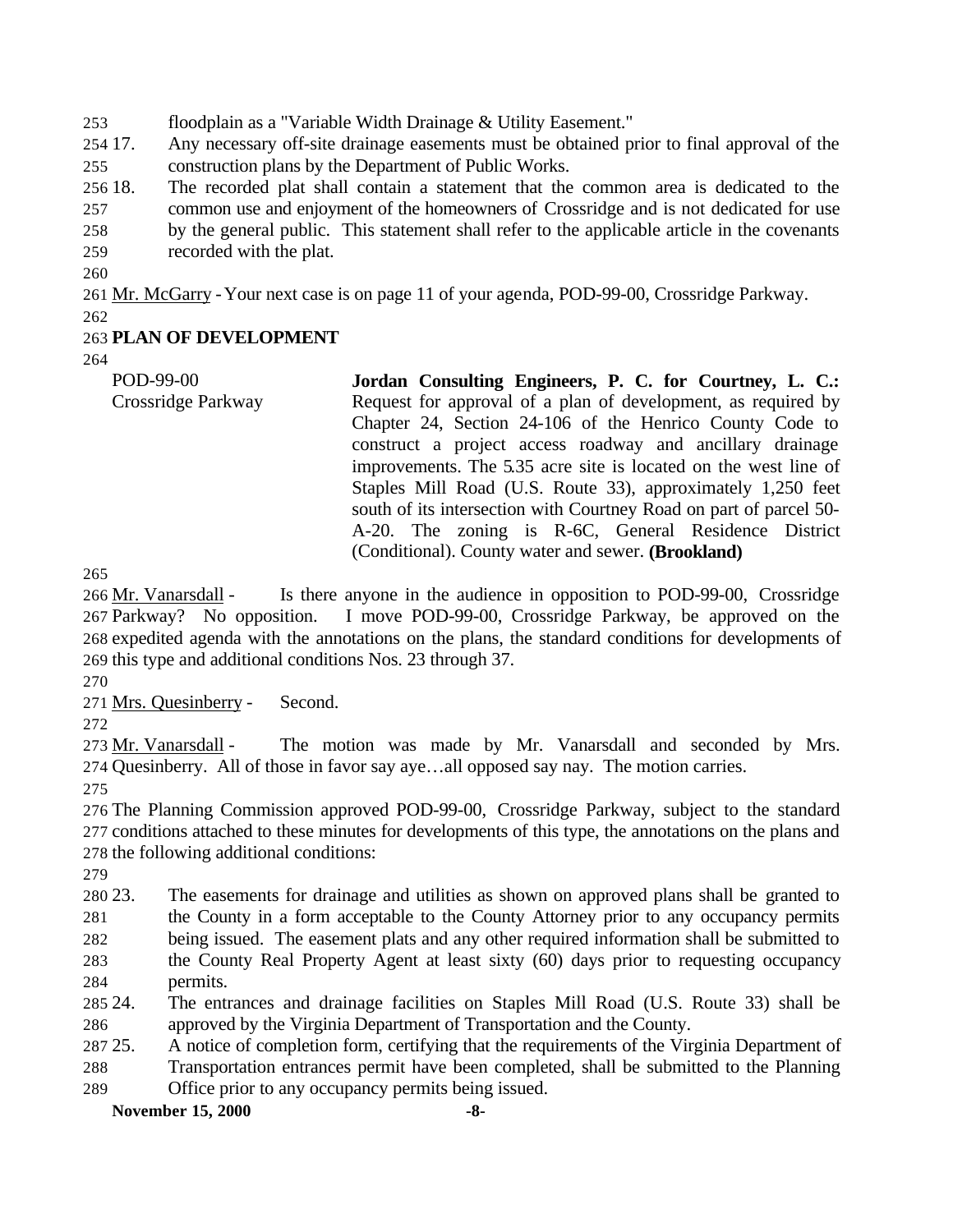- 26. The developer shall provide fire hydrants as required by the Department of Public Utilities in its approval of the utility plans and contracts.
- 27. A standard concrete sidewalk shall be provided along the west side of Staples Mill Road (U.S. Route 33).
- 28. The proffers approved as a part of zoning case C-17C-00 shall be incorporated in this approval.
- 29. Any necessary off-site drainage easements must be obtained in a form acceptable to the County Attorney prior to final approval of the construction plans by the Department of Public Works.
- 30. Deviations from County standards for pavement, curb or curb and gutter design shall be approved by the County Engineer prior to final approval of the construction plans by the Department of Public Works.
- 31. The pavement shall be of an SM-2A type and shall be constructed in accordance with County standard and specifications. The developer shall post a defect bond for all pavement with the Planning Office - the exact type, amount and implementation shall be determined by the Director of Planning, to protect the interest of the members of the Homeowners Association. The bond shall become effective as of the date that the Homeowners Association assumes responsibility for the common areas.
- 32. Storm water retention, based on the 50-10 concept, shall be incorporated into the drainage plans.
- 33. Approval of the construction plans by the Department of Public Works does not establish the curb and gutter elevations along the Virginia Department of Transportation maintained right-of-way. The elevations will be set by the contractor and approved by the Virginia Department of Transportation.
- 34. The owners shall not begin clearing of the site until the following conditions have been met:
- 
- (a) The site engineer shall conspicuously illustrate on the plan of development or subdivision construction plan and the Erosion and Sediment Control Plan, the limits of the areas to be cleared and the methods of protecting the required buffer areas. The location of utility lines, drainage structures and easements shall be shown.
- (b) After the Erosion and Sediment Control Plan has been approved but prior to any clearing or grading operations of the site, the owner shall have the limits of clearing delineated with approved methods such as flagging, silt fencing or temporary fencing.
- (c) The site engineer shall certify in writing to the owner that the limits of clearing have been staked in accordance with the approved plans. A copy of this letter shall be sent to the Planning Office and the Department of Public Works.
- (d) The owner shall be responsible for the protection of the buffer areas and for replanting and/or supplemental planting and other necessary improvements to the buffer as may be appropriate or required to correct problems. The details shall be included on the landscape plans for Planning Commission approval.

 35. Evidence of a joint ingress/egress and maintenance agreement must be submitted to the Planning Office and approved prior to issuance of a certificate of occupancy for this development.

**November 15, 2000 -9-** 36. The conceptual master plan, as submitted with this application, is for planning and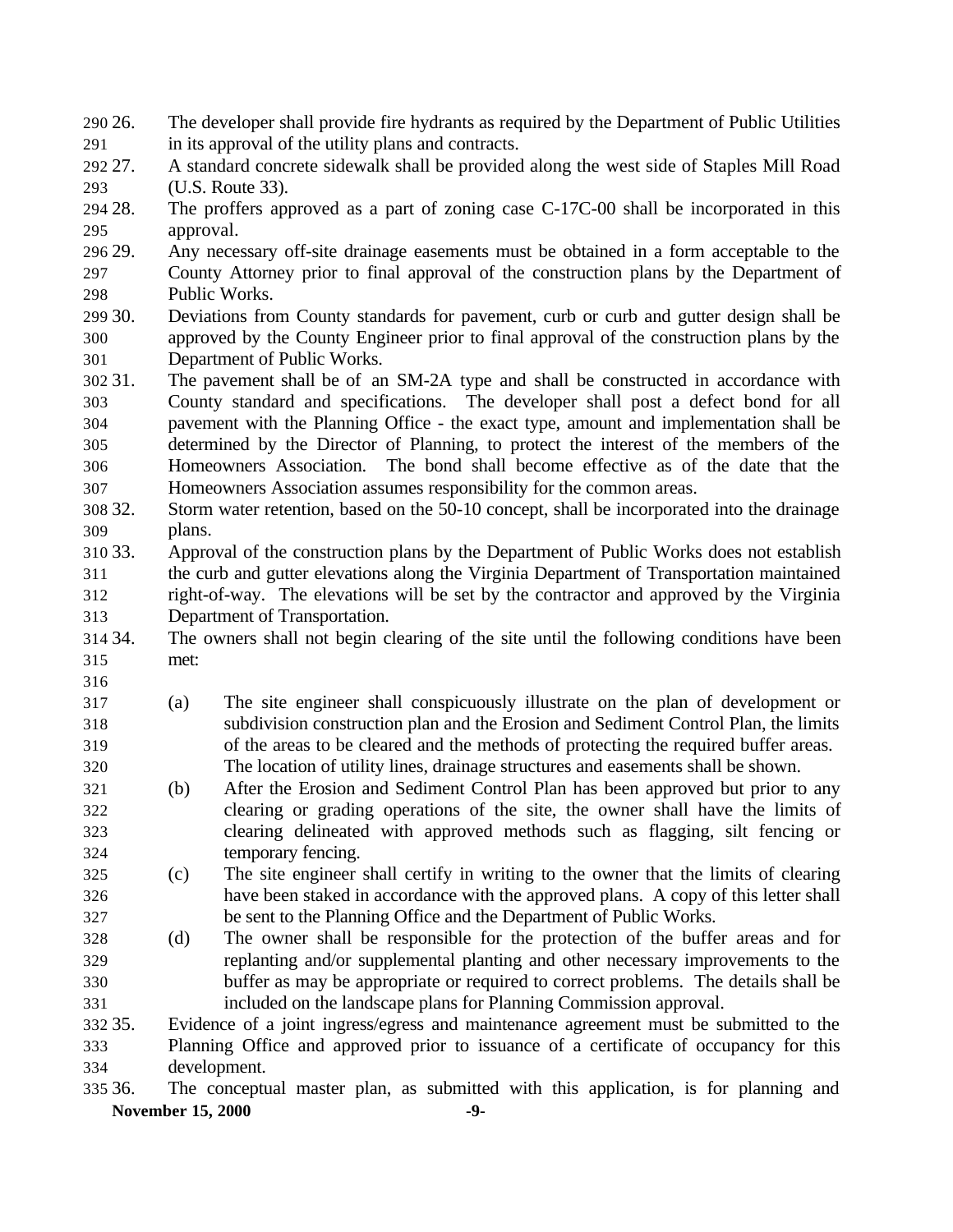information purposes only. All subsequent detailed plans of development and construction plans needed to implement this conceptual plan may be administratively reviewed and approved and shall be subject to all regulations in effect at the time such subsequent plans are submitted for review/approval.

- 37. Prior to issuance of a building permit, the developer must furnish a letter from Dominion Virginia Power stating that this proposed development does not conflict with their facilities.
- 

 Mr. McGarry -The next case is on page 13, this is POD-97-00, The Pavilion @ Crossridge, also on Staples Mill Road. Also on the addendum you have a revision for a revised plan.

# **PLAN OF DEVELOPMENT**

POD-97-00 The Pavilion @ Crossridge **Jordan Consulting Engineers, P.C. for Courtney, L. C.:** Request for approval of a plan of development and as required by Chapter 24, Section 24-106 of the Henrico County Code to construct a one-story, 8,791 square foot accessory multi-use recreational facility. The 5.0 acre site is located on the west line of Staples Mill Road, approximately 1,250 feet south of its intersection with Courtney Road on part of parcel 50-A-20. The zoning is R-6C, General Residence District (Conditional). County water and sewer. **(Brookland)**

350 Mr. Vanarsdall - Is there anyone in the audience in opposition to POD-97-00, The Pavilion @ Crossridge? No opposition. I move POD-97-00, The Pavilion @ Crossridge, be approved on the expedited agenda with the annotations on the plans, the standard conditions for developments of this type, additional conditions Nos. 23 through 34 and the revised plans as stated on the addendum.

Mrs. Quesinberry - Second.

 Mr. Vanarsdall - The motion was made by Mr. Vanarsdall and seconded by Mrs. Quesinberry. All of those in favor say aye…all opposed say nay. The motion carries.

 The Planning Commission approved POD-97-00, The Pavilion @ Crossridge, subject to the standard conditions attached to these minutes for developments of this type, the annotations on the plans and the following additional conditions:

 23. The easements for drainage and utilities as shown on approved plans shall be granted to the County in a form acceptable to the County Attorney prior to any occupancy permits being issued. The easement plats and any other required information shall be submitted to the County Real Property Agent at least sixty (60) days prior to requesting occupancy permits.

- 24. The developer shall provide fire hydrants as required by the Department of Public Utilities in its approval of the utility plans and contracts.
- **November 15, 2000 -10-** 25. The proffers approved as a part of zoning case C-17C-00 shall be incorporated in this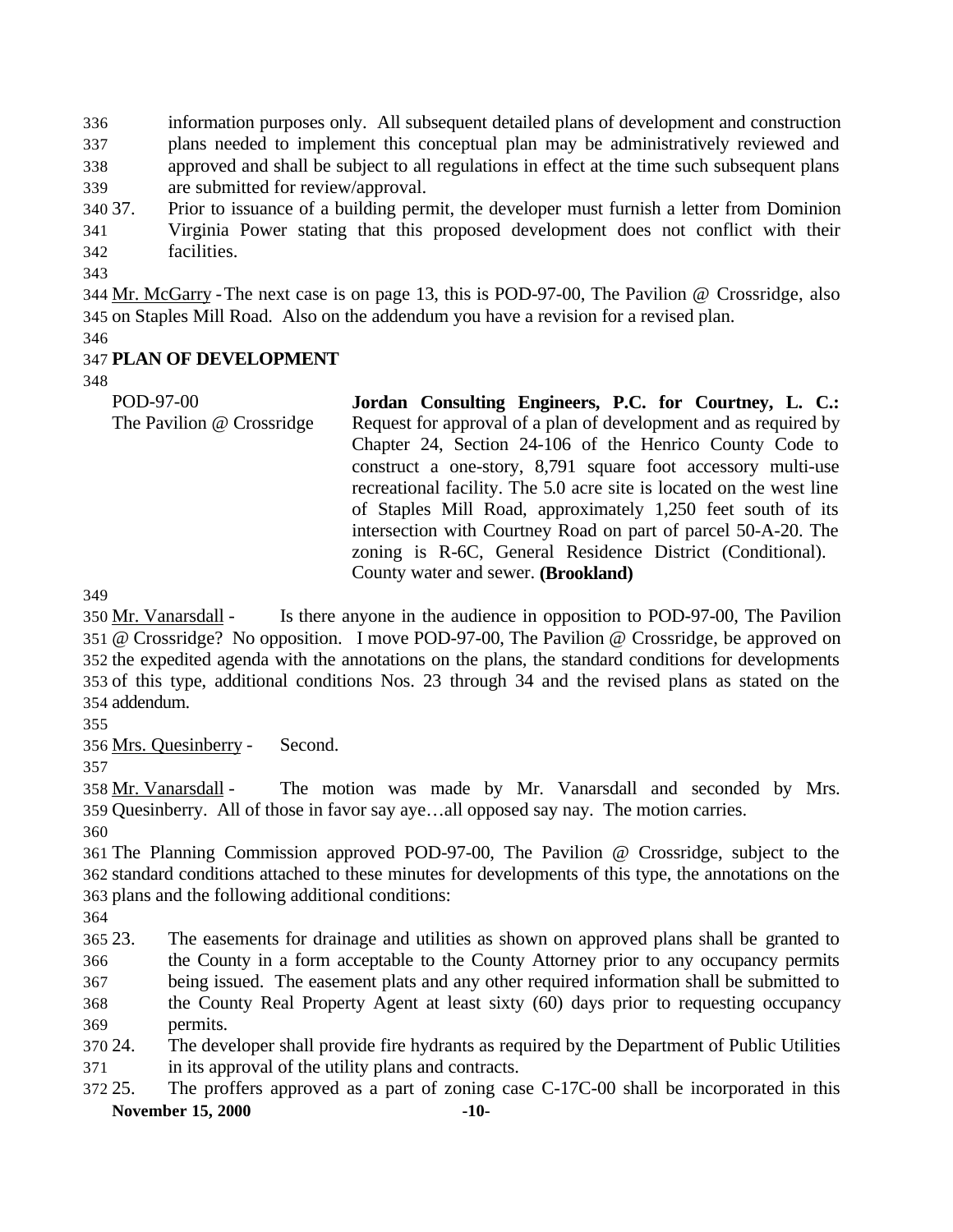| 373 | approval. |
|-----|-----------|
|     |           |

- 26. All exterior lighting fixtures shall be designed and arranged so the source of light is not visible from the roadways or adjacent residential properties. The lighting shall be low intensity, residential in character, and the height or standards shall not exceed 15 feet.
- 27. Prior to issuance of a building permit, the developer must furnish a letter from Dominion Virginia Power stating that this proposed development does not conflict with their facilities.
- 28. Any necessary off-site drainage easements must be obtained in a form acceptable to the County Attorney prior to final approval of the construction plans by the Department of Public Works.
- 29. Deviations from County standards for pavement, curb or curb and gutter design shall be approved by the County Engineer prior to final approval of the construction plans by the Department of Public Works.
- 30. Storm water retention, based on the 50-10 concept, shall be incorporated into the drainage plans.
- 31. Insurance Services Office (ISO) calculations must be included with the utilities plans and contracts and must be approved by the Department of Public Utilities prior to the issuance of a building permit.
- 32. The owners shall not begin clearing of the site until the following conditions have been met:
- (a) The site engineer shall conspicuously illustrate on the plan of development or subdivision construction plan and the Erosion and Sediment Control Plan, the limits of the areas to be cleared and the methods of protecting the required buffer areas. The location of utility lines, drainage structures and easements shall be shown.
- (b) After the Erosion and Sediment Control Plan has been approved but prior to any clearing or grading operations of the site, the owner shall have the limits of clearing delineated with approved methods such as flagging, silt fencing or temporary fencing.
- (c) The site engineer shall certify in writing to the owner that the limits of clearing have been staked in accordance with the approved plans. A copy of this letter shall be sent to the Planning Office and the Department of Public Works.
- (d) The owner shall be responsible for the protection of the buffer areas and for replanting and/or supplemental planting and other necessary improvements to the buffer as may be appropriate or required to correct problems. The details shall be included on the landscape plans for Planning Commission approval.
- 33. Evidence of a joint ingress/egress and maintenance agreement must be submitted to the Planning Office and approved prior to issuance of a certificate of occupancy for this development.
- 34. The conceptual master plan, as submitted with this application, is for planning and information purposes only. All subsequent detailed plans of development and construction plans needed to implement this conceptual plan may be administratively reviewed and approved and shall be subject to all regulations in effect at the time such subsequent plans are submitted for review/approval.

#### **November 15, 2000 -11-**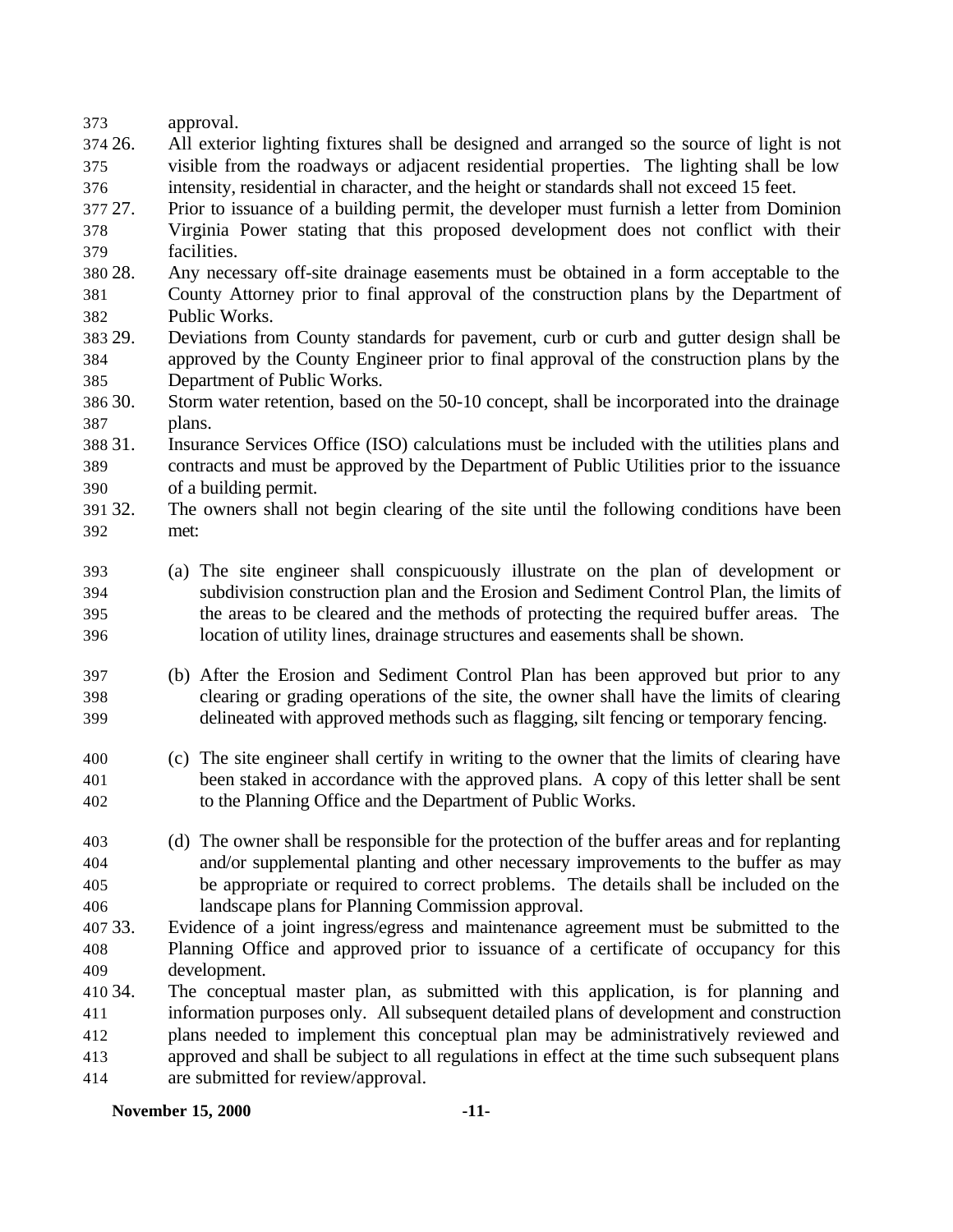415

416 Mr. McGarry - The next case is on page 15, the lighting plan for the McDonald's at Town Center @ 417 Twin Hickory, LP/POD-78-00.

418

#### 419 **LIGHTING PLAN (Deferred from the October 25, 2000, Meeting)** 420

LP/POD-78-00 McDonald's - Town Center @ Twin Hickory **CEGG Associates, L.C. for Retlaw 100 L.L.C. and McDonald's Corporation:** Request for approval of lighting plan as required by Chapter 24, Section 24-106 of the Henrico County Code. The .972 acre site is located on the southwest corner of Nuckols Road and Old Nuckols Road on part of parcel 18-A-22E. The zoning is B-2C, Business District (Conditional). **(Three Chopt)**

421

422 Mr. Vanarsdall - Is there anyone in the audience in opposition to the lighting for LP/POD-78- 423 00, McDonald's - Town Center @ Twin Hickory? No opposition. Mr. Taylor.

424

425 Mr. Taylor - Mr. Chairman, I recommend that LP/POD-78-00, McDonald's Town Center 426 @ Twin Hickory be approved on the expedited agenda, subject to the annotations on the plans and 427 the standard conditions for lighting plans.

428

429 Mr. Archer - Second.

430

431 Mr. Vanarsdall - The motion was made by Mr. Taylor and seconded by Mr. Archer. All in 432 favor say aye…all opposed say nay. The motion carries.

433

434 The Planning Commission approved the lighting plan for LP/POD-78-00, McDonald's - Town 435 Center @ Twin Hickory, subject to the annotations on the plans and the standard conditions 436 attached to these minutes for lighting plans.

437

438 Mr. McGarry -The next case is on page 17 of your agenda, LP/POD-111-98, Hillcrest Phase II, 439 landscape plan. On your addendum you have a revised recommendation for approval.

440

# 441 **LANDSCAPE PLAN**

442

| $LP/POD-111-98$    | <b>Higgins &amp; Gerstenmaier:</b> Request for approval of a phase II |
|--------------------|-----------------------------------------------------------------------|
| Hillcrest Phase II | landscape plan as required by Chapter 24, Sections 24-106 and         |
|                    | 24-106.2 of the Henrico County Code. The 16.55 acre site is           |
|                    | located at the terminus of Bayberry Court approximately 150 feet      |
|                    | north of Glen Forest Drive on parcel 81-15-A-5. The zoning is O-      |
|                    | 3C Office District (Conditional). (Three Chopt)                       |
|                    |                                                                       |

443

444 Mr. Vanarsdall - Is there anyone in the audience in opposition to the landscape plan for 445 LP/POD-111-98, Hillcrest Phase II? No opposition. Mr. Taylor. 446

**November 15, 2000 -12-** 447 Mr. Taylor - Mr. Chairman, I recommend that LP/POD-111-98, Hillcrest Phase II be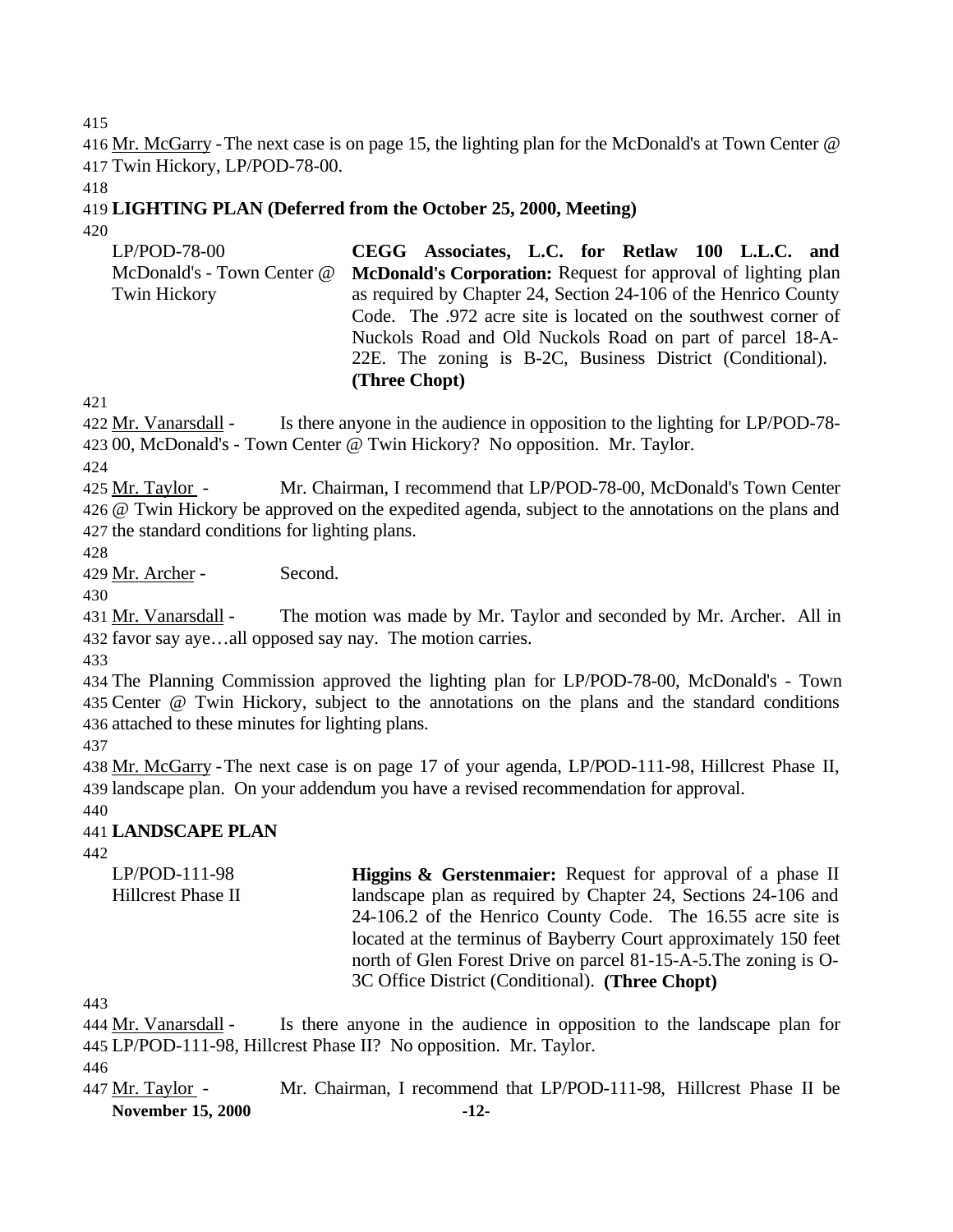approved on the expedited agenda, subject to the annotations on the plans and the standard conditions for landscape plans.

Mr. Archer - Second.

 Mr. Vanarsdall - The motion was made by Mr. Taylor and seconded by Mr. Archer. All in favor say aye…all opposed say nay. The motion carries.

 The Planning Commission approved the landscape plan for LP/POD-111-98, Hillcrest, Phase II, subject to the annotations on the plans and the standard conditions attached to these minutes for landscape plans.

 Mr. McGarry -Our next case is on page 19, a landscape plan, LP/POD-83-99, The Creeks @ Virginia Center - Brook Road. On your addendum you have a revised recommendation for approval and a revised plan.

## **LANDSCAPE PLAN**

| $LP/POD-83-99$        | <b>Balzer &amp; Associates, P.C.:</b> Request for approval of a landscape |
|-----------------------|---------------------------------------------------------------------------|
| The Creeks @ Virginia | plan as required by Chapter 24, Sections 24-106 and 24-106.2 of           |
| Center - Brook Road   | the Henrico County Code. The 32.5 acre site is located on the             |
| (U. S. Route 1)       | southwest corner of Brook Road (U.S. Route 1) and J.E.B. Stuart           |
|                       | Parkway with frontage along Virginia Center Parkway on parcel             |
|                       | 33-A-1A. The zoning is B-2C, Business District (Conditional)              |
|                       | and B-3C, Business District (Conditional). (Fairfield)                    |

 Mr. Vanarsdall - Is there anyone in the audience in opposition to the landscape plan for LP/POD-83-99, The Creeks @ Virginia Center - Brook Road? No opposition. Mr. Archer. 

 Mr. Archer - Mr. Chairman, I move approval of LP/POD-83-99, The Creeks @ Virginia Center, subject to the revised plan on the addendum and the standard conditions for landscape plans.

Mrs. Quesinberry - Second.

477 Mr. Vanarsdall - The motion was made by Mr. Archer and seconded by Mrs. Quesinberry. All in favor say aye…all opposed say nay. The motion carries.

 The Planning Commission approved the landscape plan for LP/POD-83-99, The Creeks @ Virginia Center - Brook Road (U S. Route 1), subject to the annotations on the plans and the standard conditions attached to these minutes for landscape plans.

 Mr. McGarry -The last item on your expedited agenda is on page 20. Hampshire South (November 2000 Plan). You have a revised recommendation and an added condition on your addendum.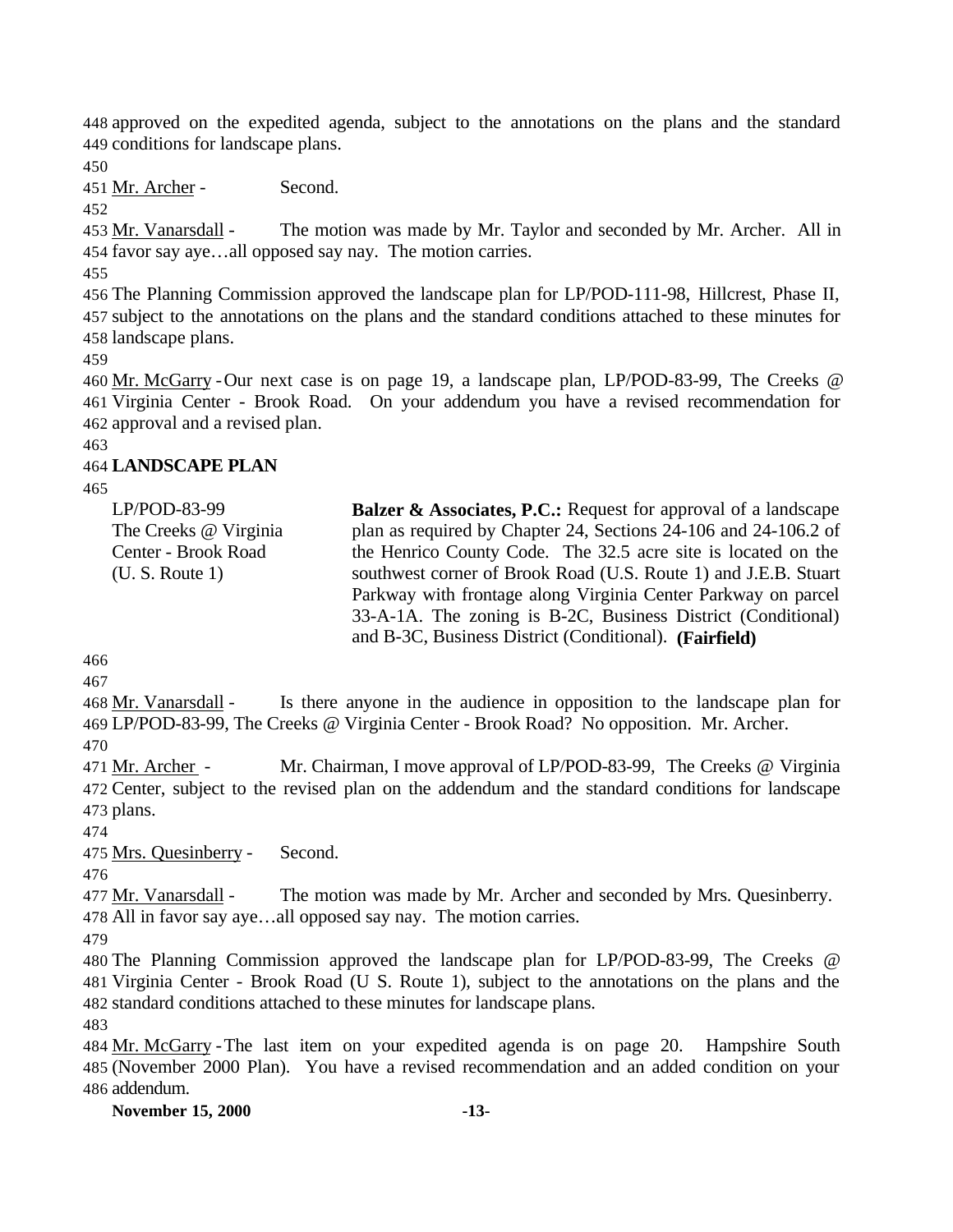**SUBDIVISION**

Hampshire South (November 2000 Plan) **Foster & Miller, P. C. for JAD, L.L.C.:** The 15.253 acre site is located on the west line of Shady Grove Road, opposite the intersection of Old Nuckols Road on parcels 10-A-17D, 18-A-8 and 18-A-9. The zoning is R-2C, One-Family Residence District (Conditional). County water and sewer. **(Three Chopt) 34 Lots** 

 Mr. Vanarsdall - Is there anyone in the audience in opposition to Hampshire South (November 2000 Plan)? No opposition. Mr. Taylor.

494 Mr. Taylor - Mr. Chairman, I recommend approval of Hampshire South, subject to the standard conditions for subdivisions and additional conditions Nos. 12 through 16 and No. 17 on the addendum.

Mrs. Quesinberry - Second.

500 Mr. Vanarsdall - The motion was made by Mr. Taylor and seconded by Mrs. Quesinberry. All in favor say aye…all opposed say nay. The motion carries.

 The Planning Commission granted conditional approval to Hampshire South (November 2000 Plan) subject to the annotations on the plans and the standard conditions attached to these minutes for subdivisions served by public utilities and the following additional conditions:

 12. The detailed plant list and specifications for the landscaping to be provided within the 30- foot-wide buffer along Shady Grove Road shall be submitted to the Planning Office for review and approval prior to recordation of the plat.

 13. A County standard sidewalk shall be constructed along the west side of Shady Grove Road.

 14. The proffers approved as part of zoning case C-40C-00 shall be incorporated in this approval.

 15. Prior to final approval, a draft of the covenants and deed restrictions for the maintenance of the common area by a homeowners association shall be submitted to the Planning Office for review. Such covenants and restrictions shall be in form and substance satisfactory to

the County Attorney and shall be recorded prior to recordation of the subdivision plat.

- 16. The developer shall provide signage, the wording and location as deemed appropriate by the Director of Public Works, which addresses the possible future extension of any stub street.
- 17. If an on-site BMP is constructed to serve this development, as shown in "alternative A," lot 1 shall be converted to common area and no portion of the BMP shall be located on any lot.
- 

**November 15, 2000 -14-**

<sup>525</sup> Mr. Vanarsdall - Now that does it for the expedited agenda. Thank you, Mr. McGarry. Mr. Secretary.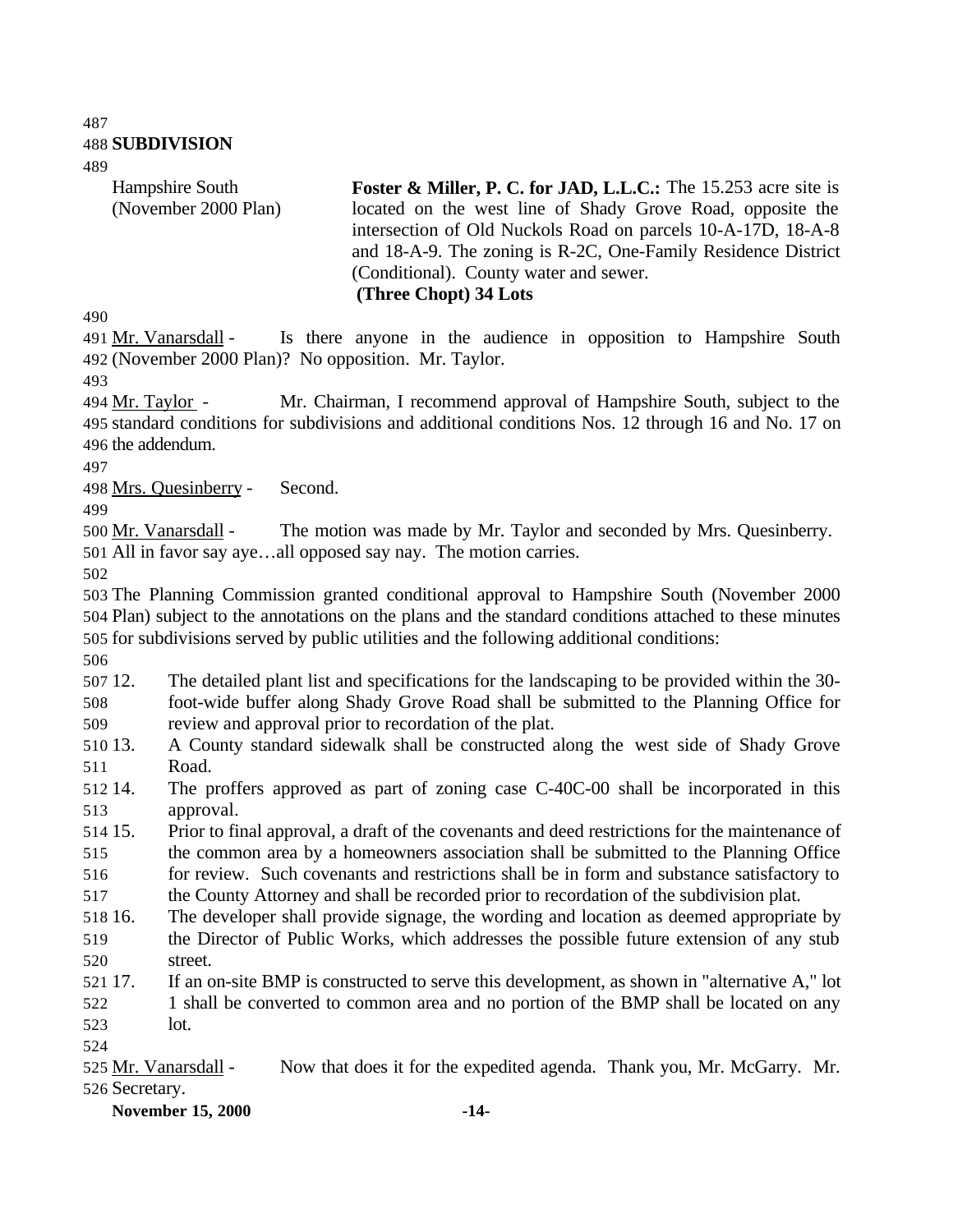527

528 Mr. Silber - Yes, sir, Mr. Chairman. It looks like our agenda might be nice and short 529 this morning. Before we get into the regular agenda items, I would like to make one announcement 530 if you would allow me.

531

532 Mr. Vanarsdall - Yes, sir.

533

534 Mr. Silber - You may recall that we lost a Planner I, Mikel Whitney to a planning office in Colorado. We now have replaced Mr. Whitney with another very qualified planner. Christina, if you wouldn't mind standing. Christina Goggin comes to us from King William County where she was the zoning administrator. Prior to that, she worked in Hanover County and she worked for the City of Richmond. She has a Bachelors from VCU and a Masters in Urban and Regional Planning from VCU as well. So, I just wanted to introduce Christina to the Planning Commission and to the public and to welcome her to the Planning Office.

541

542 Mr. Vanarsdall - Welcome. We are glad to have you. We have had people from Prince 543 William and we have had people from King George, but I don't think we've ever had anybody from 544 King William.

545

546 Ms. Goggin - Thank you very much.

547

548 Mr. Silber - The next item on the agenda would be the subdivisions extensions of 549 conditional approval. We have two for the Planning Commission information and I believe there 550 is a change to one of those, Mr. Wilhite, on the remaining lots.

551 Mr. Wilhite - Yes. On Wyndham Forest (October 1999 Plan) there are 119 remaining 552 lots as opposed to the 181 shown on your agenda.

553

554 Mr. Silber - So, that is for Planning Commission information. Secondarily, we have 555 items that would require Commission action on extension of conditional approval and there are 556 two of those. Mr. Wilhite, is there anything you would like to share on that?

557

558 **(FOR INFORMATIONAL PURPOSE ONLY)**

559

560 **SUBDIVISION EXTENSIONS OF CONDITIONAL APPROVAL**

561

| <b>Subdivision</b>                           | <b>Magisterial</b><br><b>District</b> | Original No.<br>of Lots | <b>Remaining</b><br>Lots | <b>Previous</b><br><b>Extensions</b> | Year(s)<br><b>Extended</b> |
|----------------------------------------------|---------------------------------------|-------------------------|--------------------------|--------------------------------------|----------------------------|
| <b>Wilton View</b><br>(August 1997 Plan)     | Varina                                | 40                      | 40                       |                                      | 1 Year<br>11/14/01         |
| <b>Wyndham Forest</b><br>(October 1999 Plan) | <b>Three Chopt</b>                    | 181                     | 181<br>119               | 0                                    | 1 Year<br>11/14/01         |

562

| 563 | <b>FOR PLANNING COMMISSION APPROVAL</b> |
|-----|-----------------------------------------|
|     |                                         |

564

**November 15, 2000 -15-**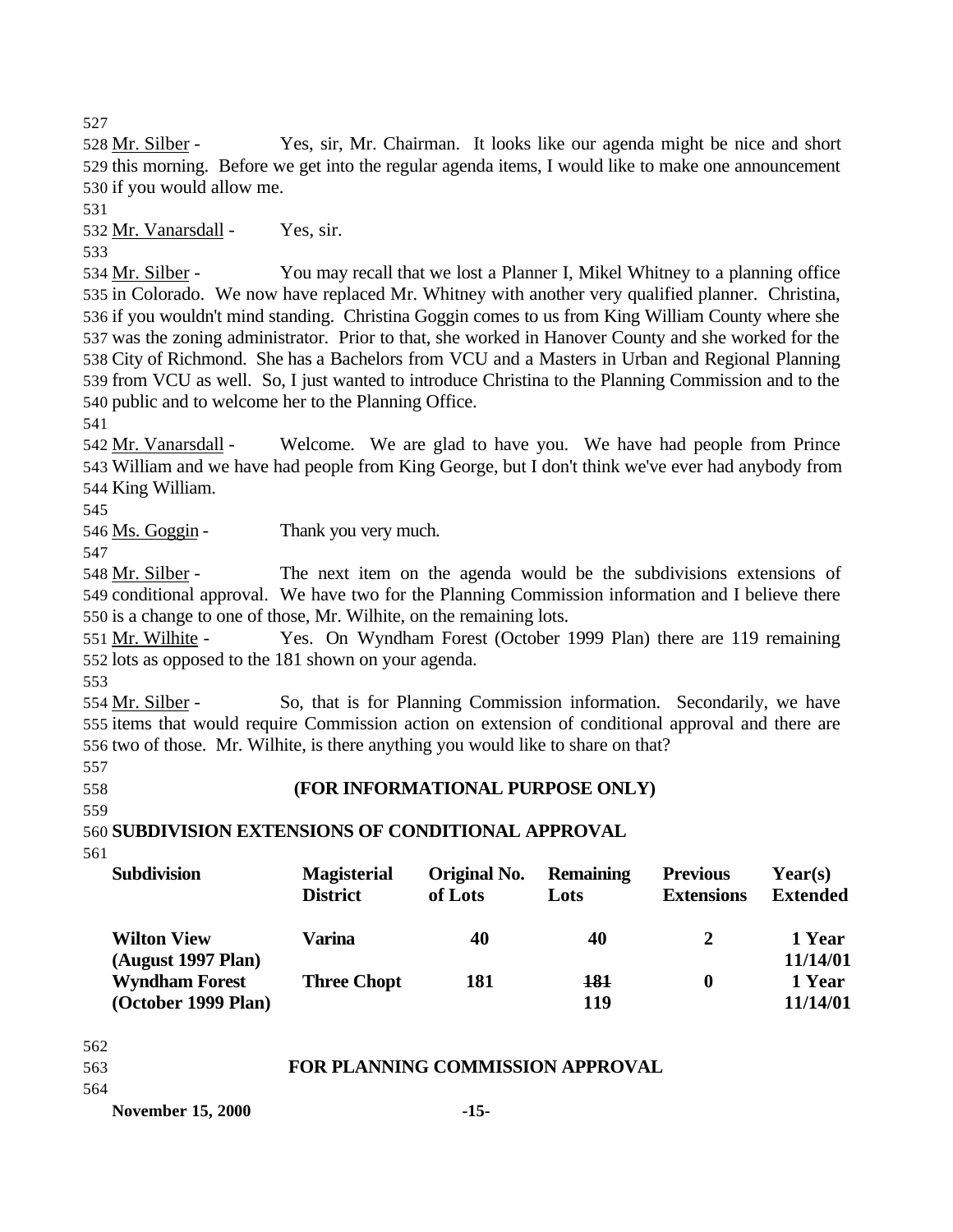# 565 **SUBDIVISION EXTENSIONS OF CONDITIONAL APPROVAL**

566

| <b>Subdivision</b>                                                                                               | <b>Magisterial</b><br><b>District</b> | Original No.<br>of Lots | <b>Remaining</b><br>Lots | <b>Previous</b><br><b>Extensions</b> | Year(s)<br><b>Extended</b>     |
|------------------------------------------------------------------------------------------------------------------|---------------------------------------|-------------------------|--------------------------|--------------------------------------|--------------------------------|
| <b>Clarendon Farms</b><br><b>Parcel C</b><br>(October 2000 Plan)<br><b>Controlled Density</b><br><b>FORMERLY</b> | <b>Fairfield</b>                      | 210                     | 210                      | $\boldsymbol{0}$                     | 1 Year<br>11/14/01             |
| <b>Clarendon Farms</b><br>Parcel C -1<br>(March 1995 Plan)                                                       | <b>Fairfield</b>                      | 195                     | 195                      | 7                                    | $\boldsymbol{0}$               |
| <b>Clarendon Farms</b><br><b>Parcel C-2</b><br>(July 1995 Plan)                                                  | <b>Fairfield</b>                      | 24                      | 24                       | 6                                    | $\boldsymbol{0}$               |
| Fairlawn<br>(Oct. 1993 Plan)                                                                                     | <b>Varina</b>                         | 69                      | <b>10</b>                | 6                                    | 1 Year<br>10/24/01<br>11/14/01 |

567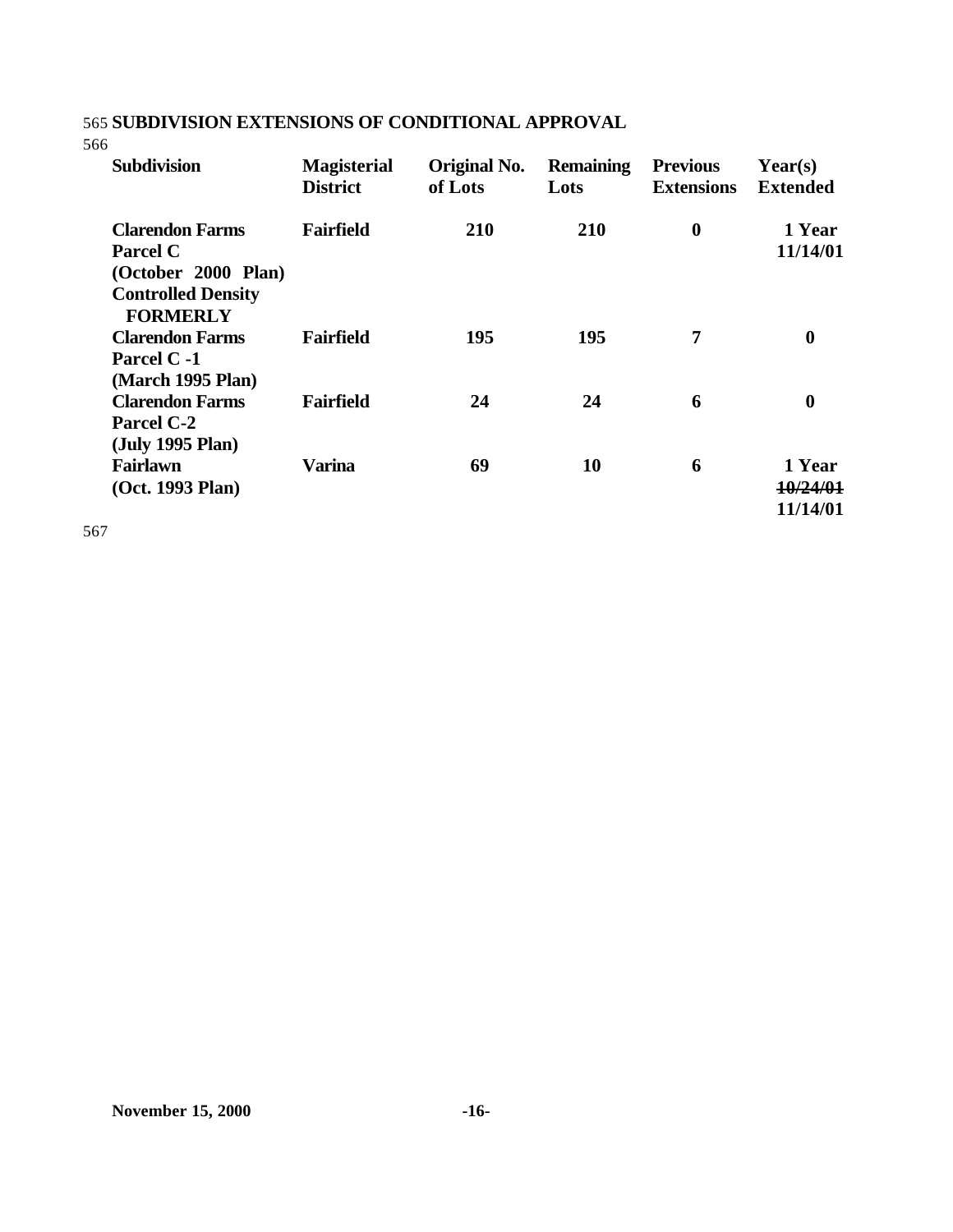Mr. Wilhite - Clarendon Farms Parcel (October 2000 Plan). This is a combination of Clarendon Farms Parcel C-1 and Parcel C-2. Parcel C-1 and Parcel C-2 would be allowed to expire. What we are approving here is the extension of the revised plat. The total lots and Parcel C-1 and C-2 was 219 and that's going to be reduced down to 210 with the revision. As far as the Fairlawn (October 1993 Plan), staff is recommending one year and that is November 14, 2001, instead of October 24, 2001.

575 Mr. Vanarsdall - Are there any questions of Mr. Wilhite on this? If not, we need a motion to approve this section.

 Mrs. Quesinberry - I make a motion to approve the subdivision extensions of conditional approval.

Mr. Archer - Second, Mr. Chairman.

 Mr. Vanarsdall - The motion was made by Mrs. Quesinberry and seconded by Mr. Archer. All in favor say aye…all opposed say nay. The motion carries.

 The Planning Commission approved the subdivision extensions for Clarendon Farms Parcel C (October 2000 Plan) Controlled Density and Fairlawn (October 1993 Plan) until November 14, 2001.

590 Mr. Vanarsdall - All right, Mr. Secretary, our next item.

592 Mr. Silber - Mr. Chairman, the first item of business on the regular agenda is on page 2. This is a transfer of approval for several PODs.

# **TRANSFER OF APPROVAL (Deferred from the October 25, 2000, Meeting)**

| POD-46-00, POD-43-97,         | The Procaccianti Group for PVA I, L. P.: Request for a transfer    |
|-------------------------------|--------------------------------------------------------------------|
| POD-30-78, POD-15-76 and      | of approval, as required by Chapter 24, Section 24-106 of the      |
| POD-42-72                     | Henrico County Code, from Lend Lease Real Estate Investments       |
| <b>Sheraton Richmond West</b> | to PVA I, L. P. The 12.7 acre site is located at the southeast     |
| @ Brookfield                  | intersection of W. Broad Street (U.S. Route 250) and Interstate 64 |
| (Formerly Hyatt Richmond @    | on parcel 92-A-22. The zoning is O-3, Office District. County      |
| Brookfield)                   | water and sewer. (Brookland)                                       |

 Mr. Vanarsdall - Is there anyone in the audience in opposition to this transfer request, POD- 46-00, POD-43-97, POD-30-78, POD-15-76 and POD-42-72? This is when the Sheraton took over the Hyatt Richmond. No opposition. Mr. Wilhite.

 Mr. Wilhite - Thank you, Mr. Chairman. We received confirmation yesterday afternoon that the new owner has reviewed all of the conditions of those previous PODs and they agree to abide by those conditions. Staff can recommend approval at this time.

- 
- **November 15, 2000 -17-** Mr. Vanarsdall - I appreciate you working on getting that letter too. I know you worked on it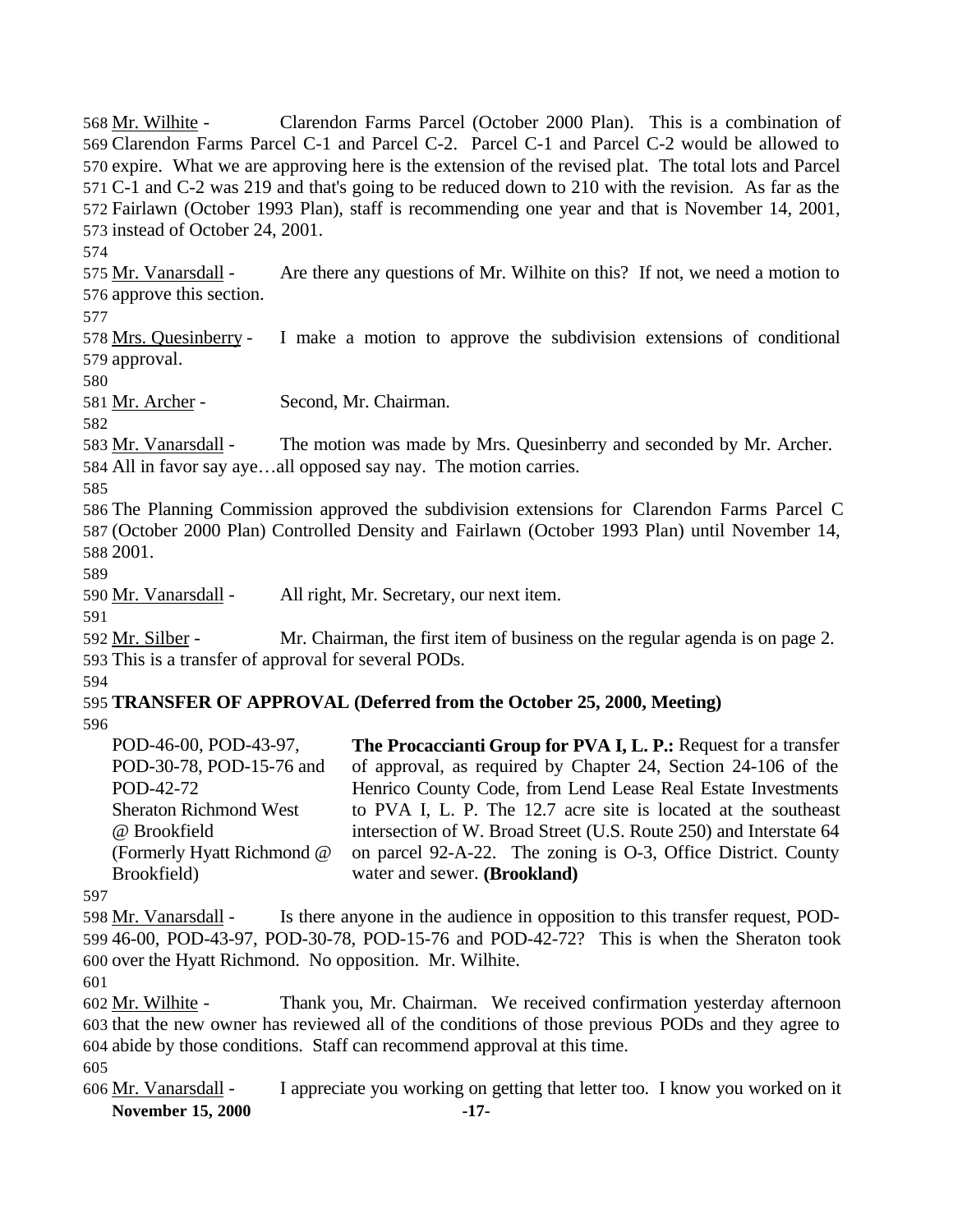right up to closing time. Where is the igloo? Is that going to go away some day? 

 Mr. Wilhite - With the POD-46-00, we granted an extension of that approval through the spring I believe. There is an option for another year. So, we do have a time limit on that. 

 Mr. Vanarsdall - Okay. I move that the transfer of approval for POD-46-00, POD-43-97, POD-30-78, POD-15-76 and POD-42-72, Sheraton Richmond West @ Brookfield (Formerly Hyatt Richmond @ Brookfield) be approved with the annotations on the plans and the standard conditions of this type.

Mrs. Quesinberry - Second.

619 Mr. Vanarsdall - The motion was made by Mr. Vanarsdall and seconded by Mrs. Quesinberry. All in favor say aye…all opposed say nay. The motion carries.

 The Planning Commission approved the transfer of approval request for POD-46-00, POD-43-97, POD-30-78, POD-15-76 and POD-42-72, Sheraton Richmond West @ Brookfield (Formerly Hyatt Richmond @ Brookfield) subject to the annotations on the plan and the new owner accepting and agreeing to be responsible for continued compliance with the conditions of the original approval.

 Mrs. O'Bannon - I have a question on that. There's a tent that's been there fairly permanently, have they said anything about that?

631 Mr. Vanarsdall - That's what we were talking about when I asked about the igloo. I think Angela Harper named it the igloo. Mr. Wilhite, go head and explain to her again what you said. 

 Mr. Wilhite - Yes. With the last POD for ballroom expansion, we also covered the extension of the time that the tent could be there and it runs through the spring or summer of next year with a possible extension by the Director of Planning.

Mrs. O'Bannon - But they did indicate that they were going to build there, right?

 Mr. Wilhite - At some point, yes. They want to keep all of the approvals current at this point. They are still examining their options.

 Mrs. O'Bannon - They had indicated that they were going to build a permanent structure right there. Okay. Thank you.

Mr. Vanarsdall - Are there any other questions? Mr. Secretary.

 Mr. Silber - Mr. Chairman, the next case is on page 18. We are making good progress this morning.

# **LANDSCAPE, LIGHTING & ALTERNATIVE FENCE HEIGHT PLAN**

| LP/POD-125-98            | <b>Higgins &amp; Gerstenmaier:</b> Request for approval of a landscape, |
|--------------------------|-------------------------------------------------------------------------|
| <b>November 15, 2000</b> | -18-                                                                    |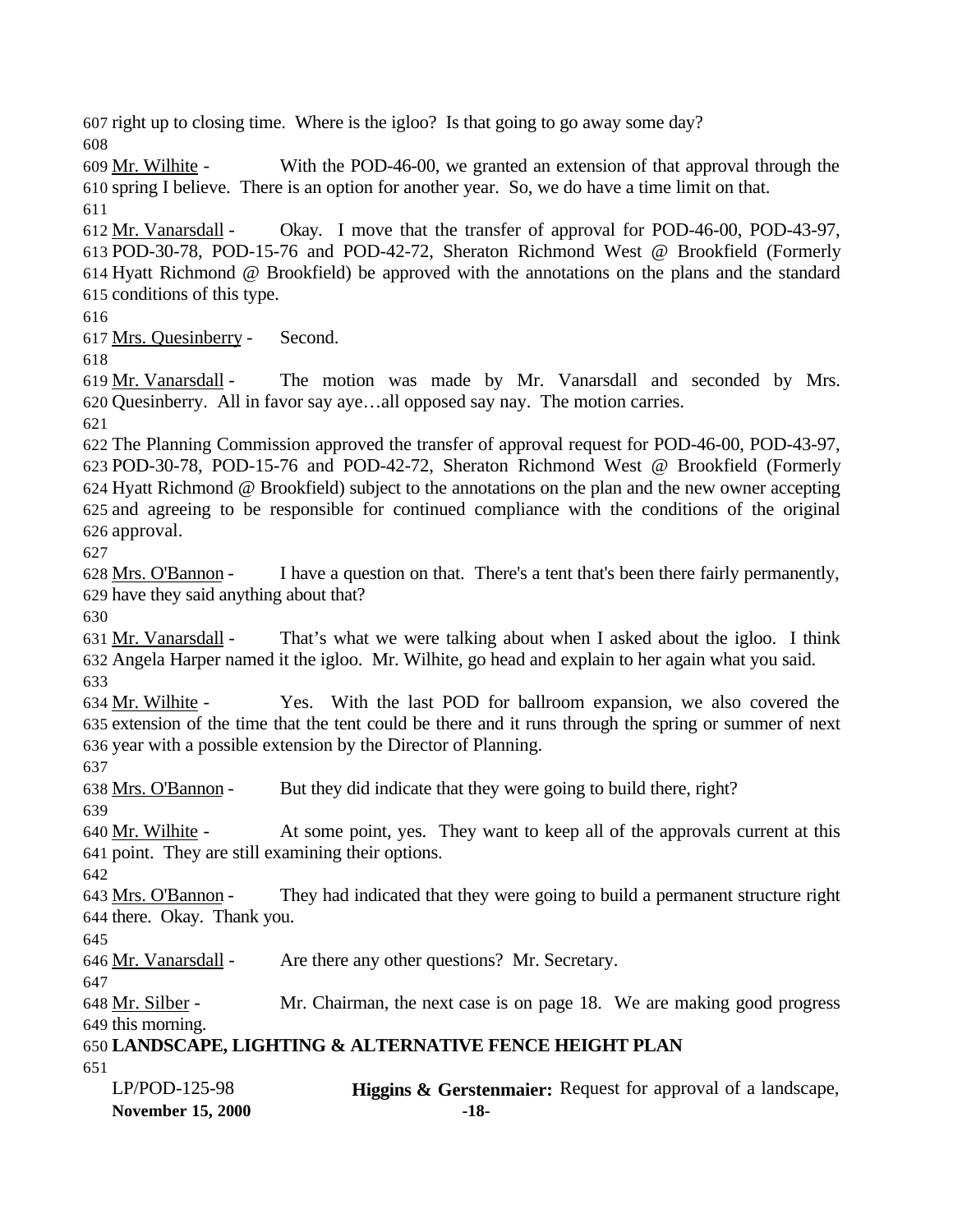Springhill Suites @ Virginia **Center** lighting and alternative fence height plan as required by Chapter 24, Sections 24-106, 24-106.2 and 24-95(l)(5) b. and c. of the Henrico County Code. The 5.2 acre site is located on the east line of Brook Road (U.S. Route 1), 400 feet south of its intersection with Virginia Center Parkway on part of parcels 33- A-47A and part of 33-A-47. The zoning is B-3, Business District and O-3C, Office District (Conditional). **(Fairfield)** 

 Mr. Vanarsdall - Is there anyone in the audience in opposition to the landscape, lighting and alternative fence height plan for LP/POD-125-98, Springhill Suites @ Virginia Center? No opposition. Ms. News.

 Ms. News - Good morning, Mr. Chairman, members of the Commission. The applicant has now requested a deferral of the lighting plan to the December 13 Planning Commission hearing and is seeking approval today for only the landscape plan and the alternative fence height plan. The alternative fence height approval is required for the section of 6-foot ornamental iron fencing proposed along the southern property line adjacent to the Bundle of Joy Daycare and located between the front of the hotel and Brook Road. The fence will serve to control pedestrian access along this limited access VDOT road. VDOT has agreed to allow landscaping provided along Route 1 to meet the requirement for limited access along Brook Road in front of the hotel. The applicant has agreed to the staff's annotations regarding landscaping around the hotel as well as around the BMP and within the 15-foot proffered landscape strip along Virginia Center Parkway. Staff recommends deferral of the lighting plan and approval of the landscape plan and the alternative fence height plan, subject to the annotations on the revised plan and the standard conditions for landscape plans. I'll be happy to answer any questions and the applicant is also present as well.

672 Mr. Vanarsdall - Are there any questions for Ms. News? Mr. Archer, do you need to hear from the applicant? Mr. Archer - I don't believe so, Mr. Chairman, unless someone else has a question.

677 Mr. Vanarsdall - All right. We will entertain a motion.

679 Mr. Archer - How many pieces do we have to chop this up into? The alternative fence height, the lighting plan, the landscape plan. Do we need separate motions?

 Mr. Silber - Mr. Archer, I think it would be appropriate to, yes, have a separate motion for the lighting plan, which that is a request for a deferral to the December 13 meeting and the landscaping and alternative fence height could then be acted on.

 Mr. Archer - Okay. Well, let's do the easy one first. I move deferral of the lighting plan to the December 13 meeting, at the applicant's request.

Mrs. Quesinberry - Second.

**November 15, 2000 -19-**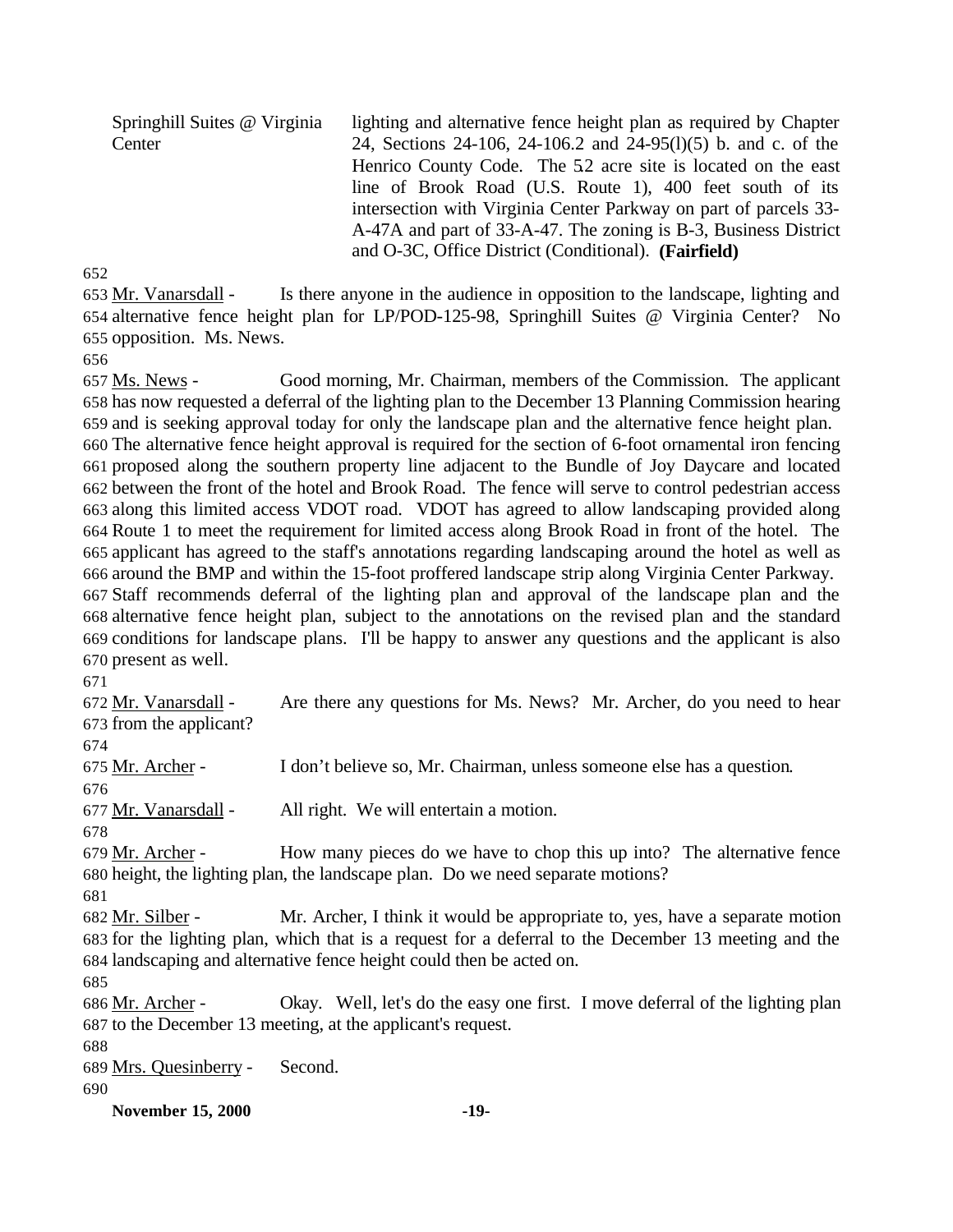Mr. Vanarsdall - The motion was made by Mr. Archer and seconded by Mrs. Quesinberry to defer the lighting plan of this case to December 13, by the applicant. All in favor say aye…all opposed say nay. The motion carries.

 Pursuant to the applicant's request, the Planning Commission deferred the lighting plan for LP/POD-125-98, Springhill Suites @ Virginia Center, to the December 13, 2000, meeting. 

 Mr. Archer - And now I move approval of the landscape plan, subject to the revised plan received today and subject to the annotations to the plans.

Mrs. Quesinberry - Second.

 Mr. Vanarsdall - The motion was made by Mr. Archer and seconded by Mrs. Quesinberry to approve the landscape plan for LP/POD-125-98. All in favor say aye…all opposed say nay. The motion carries.

 The Planning Commission approved the landscape plan for LP/POD-125-98, Springhill Suites @ Virginia Center, subject to the standard conditions attached to these minutes for landscape plans and the annotations on the plans.

 Mr. Archer - And lastly I move to approve the alternative fence height plan, subject to the annotations.

Mrs. Quesinberry - Second.

 Mr. Vanarsdall - The motion was made by Mr. Archer and seconded by Mrs. Quesinberry. All in favor say aye…all opposed say nay. The motion carries.

 The Planning Commission approved the alternative fence height plan for LP/POD-125-98, Springhill Suites @ Virginia Center.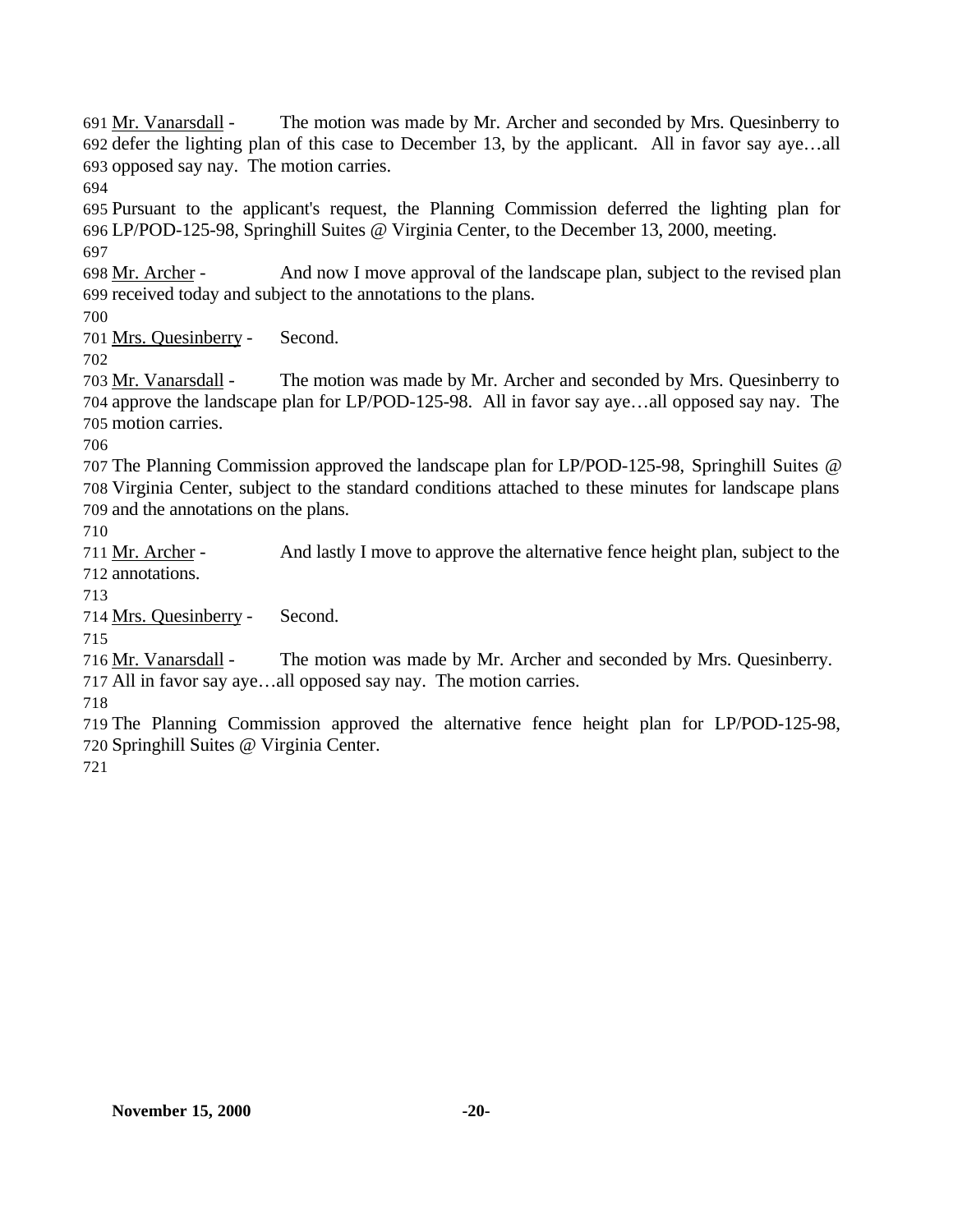#### **PLAN OF DEVELOPMENT & LIGHTING PLAN**

#### **(Deferred from the October 25, 2000, Meeting)**

POD-76-00 O'Charley's Restaurant - The Creeks @ Virginia Center Shopping Center (POD-83-00 and POD-79-00 Revised) **Design & Engineering, P.C. for Richmond Developers, LLC:** Request for approval of a plan of development and lighting plan, as required by Chapter 24, Section 24-106 of the Henrico County Code to construct a one-story, 7,062 square foot restaurant. The 1.98 acre site is located on an outparcel at The Creeks at Virginia Center Shopping Center on part of parcel 33-A-1A. The zoning is B-2C, Business District (Conditional). County water and sewer. **(Fairfield)**

 Mr. Vanarsdall - Is there anyone in the audience in opposition to POD-76-00, O'Charley's Restaurant, The Creeks @ Virginia Center Shopping Center? No opposition. Ms. News. 

 Ms. News - Revised plans have just been distributed which address staff's concerns regarding the site layout and architectural issues. A key concern to staff was the building materials. The applicant has agreed to match the shopping center brick. They will be providing brick by the same manufacture in the same color but will be using a smaller size brick to meet their architectural requirements. They have also agreed to match the green metal roofing approved for a previous outparcel and have enclosed the exterior freezer in brick and have indicated that all rooftop equipment will be screened by the parapet wall. The applicant was seeking to have a revised lighting plan approved with this submission but additional information is needed to complete the review so the applicant is now requesting a deferral of the lighting plan only to the December 13 meeting. Staff recommends approval of the revised POD subject to the annotations on the plan and the added conditions listed on your agenda.

 Mr. Vanarsdall - Are there any questions of Ms. News by Commission members? Mr. Archer.

 Mr. Archer - Mr. Chairman, first I will move to defer the lighting plan to the December 13, at the applicant request.

Mrs. Quesinberry - Second.

 Mr. Vanarsdall - The motion was made by Mr. Archer and seconded by Mrs. Quesinberry. All in favor say aye…all opposed say nay. The motion carries.

 Pursuant to the applicant's request, the Planning Commission deferred the lighting plan for POD- 76-00, O'Charley's Restaurant - The Creeks @ Virginia Shopping Center (POD-83-00 and POD-79-00 Revised) to the December 13, 2000, meeting.

| <b>November 15, 2000</b> | $-21-$                                                             |
|--------------------------|--------------------------------------------------------------------|
| 759 Mr. Archer -         | All right. Mr. Chairman, I move approval of POD-76-00, O'Charley's |
| 758 Ms. News -           | No, they do not.                                                   |
| 757                      |                                                                    |
| 756 Mr. Archer -         | Ms. News, do any of the conditions affect the lighting plan?       |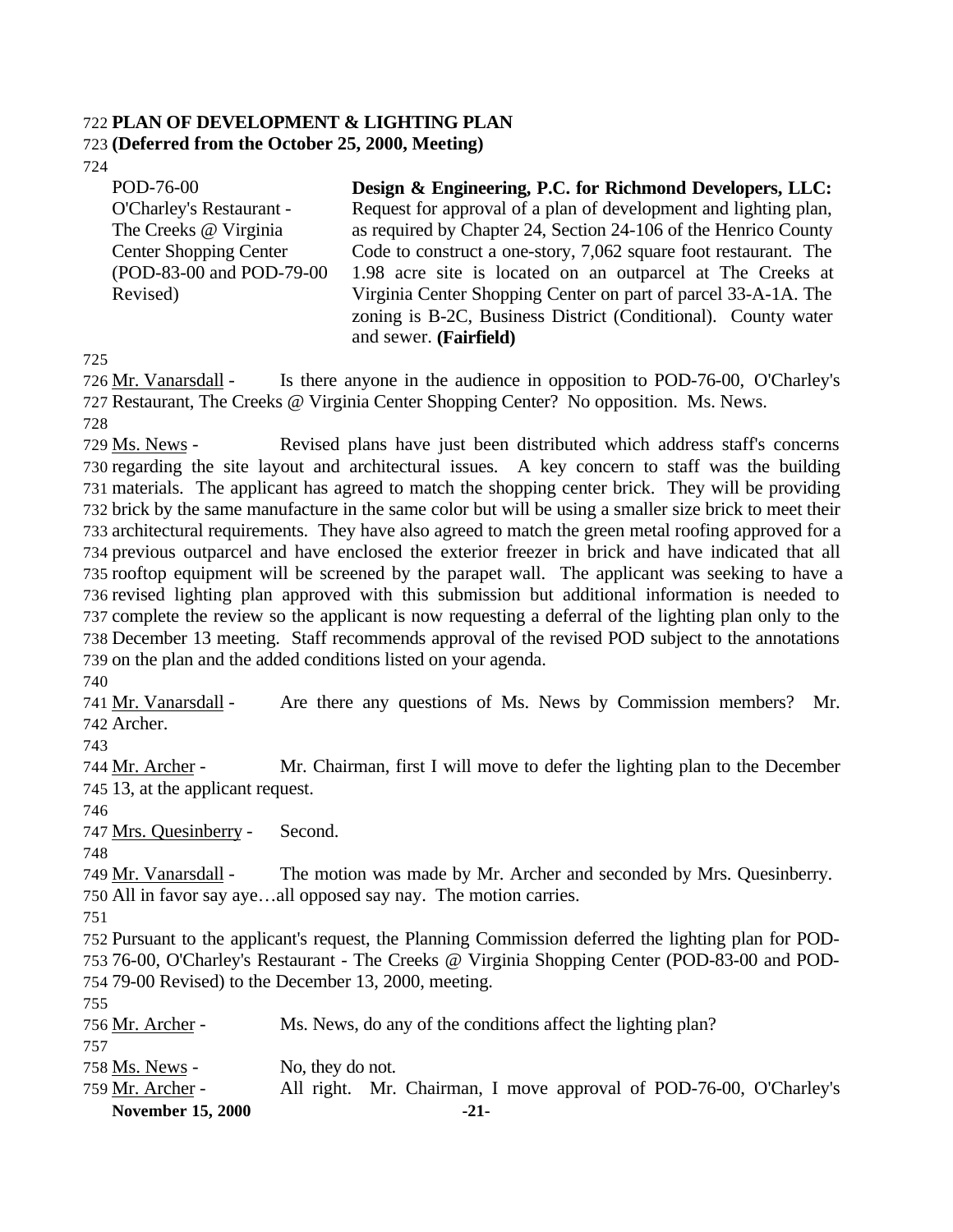Restaurant, subject to the annotations on the plans, the standard conditions for developments of this type, and additional conditions Nos. 23 through 38.

Mrs. Quesinberry - Second.

 Mr. Vanarsdall - The motion was made by Mr. Archer and seconded by Mrs. Quesinberry. All in favor say aye…all opposed say nay. The motion carries.

 The Planning Commission approved POD-76-00, O'Charley's Restaurant - The Creeks @ Virginia Center Shopping Center (POD-83-00 and POD-79-00 Revised) subject to the standard conditions attached to these minutes for developments of this type, the annotations on the plan and the following additional conditions:

 23. The easements for drainage and utilities as shown on approved plans shall be granted to the County in a form acceptable to the County Attorney prior to any occupancy permits being issued. The easement plats and any other required information shall be submitted to the County Real Property Agent at least sixty (60) days prior to requesting occupancy permits.

 24. The developer shall provide fire hydrants as required by the Department of Public Utilities in its approval of the utility plans and contracts.

 25. The proffers approved as a part of zoning case C-115C-88 and C-47C-95 shall be incorporated in this approval.

 26. The developer shall install an adequate restaurant ventilating and exhaust system to minimize smoke, odors, and grease vapors. The plans and specifications shall be included with the building permit application for review and approval. If, in the opinion of the County, the type system provided is not effective, the Commission retains the rights to review and direct the type of system to be used.

 27. Any necessary off-site drainage easements must be obtained in a form acceptable to the County Attorney prior to final approval of the construction plans by the Department of Public Works.

 28. Deviations from County standards for pavement, curb or curb and gutter design shall be approved by the County Engineer prior to final approval of the construction plans by the Department of Public Works.

 29. Insurance Services Office (ISO) calculations must be included with the utilities plans and contracts and must be approved by the Department of Public Utilities prior to the issuance of a building permit.

 30. Evidence of a joint ingress/egress and maintenance agreement must be submitted to the Planning Office and approved prior to issuance of a certificate of occupancy for this development.

 31. The Conceptual master plan, as submitted with this application, is for planning and information purposes only. All Subsequent detailed plans of development and construction plans needed to implement this conceptual plan may be administratively reviewed and approved and shall be subject to all regulations in effect at the time such subsequent plans are submitted for review/approval.

 32. The ground area covered by all buildings and canopies shall not exceed in the aggregate 25% of the total site area.

**November 15, 2000 -22-**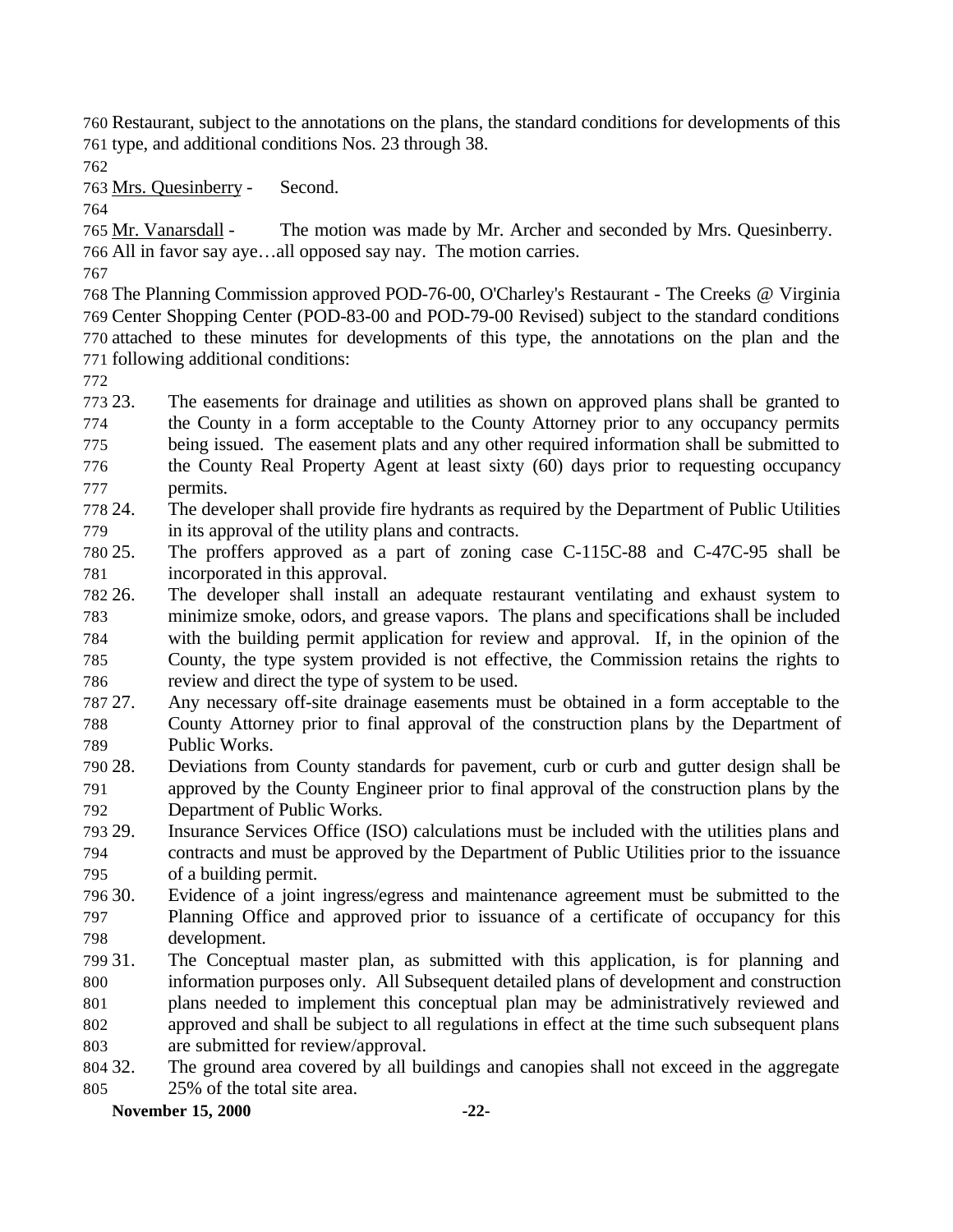33. No merchandise shall be displayed or stored outside of the building or on the sidewalk.

- 34. Deliveries to all units shall be only between the hours of 7:00 a.m. and 11:00 p.m.
- 35. All dumpsters shall be serviced and grounds maintenance shall occur between the hours of 7:00 a.m. and 7:00 p.m.
- 36. All rooftop equipment shall be screened from view.

37. Any outdoor activities permitted in the shopping center (except outdoor dining) shall end at

 12 midnight, and any sound producing equipment used shall be located, arranged, and controlled so that no sound is produced that will exceed 65 decibels at the residential

- boundaries of The Villas at Virginia Center.
- 38. Any freestanding sign located on Virginia Center Parkway and any sign attached to the buildings which is directed toward Virginia Center Parkway shall be internally lighted, if lighting is provided, and shall not emit a light level in excess of 1/2 foot candle at the residential boundaries of The Villas at Virginia Center.

 Mr. Silber - Mr. Chairman, this is our last plan for today is a lighting plan and it's on page 23.

#### **LIGHTING PLAN**

LP/POD-24-00 Wawa, Inc. - Mountain Road and Brook Road (U.S. Route 1) **Jordan Consulting Engineers, P.C.:** Request for approval of a lighting plan as required by Chapter 24, Section 24-106 of the Henrico County Code. The 3.1 acre site is located at the north west corner of the intersection of Brook Road (U.S. Route 1) and Mountain Road on parcels 53-A-40 and 53-A-41. The zoning is B-3, Business District. **(Fairfield)** 

 Mr. Vanarsdall - Is there anyone in the audience in opposition to the lighting plan for LP/POD-24-00, Wawa, Inc.? No opposition. Ms. News. 

 Ms. News - The revised lighting plan just distributed addresses the majority of staff's concerns. The applicant has reduced the height of the light poles to 20 feet and is providing flat lens canopy fixtures. The only remaining concern is that there are some foot candle readings below the canopy which appears to be higher than staff normally likes to see. The applicant feels strongly that the light levels should remain as shown and that they will not be excessive. At the applicant's request, the staff visited an existing site in Chesterfield, which they indicated was identical in light levels. While the light levels were bright under the canopy, the spill light was very well controlled and the design of the canopy completely shielded any glare from view from the road. The lighting design for the canopy was actually much better than most canopies that staff has recently seen. Based on this fact, that the fact that the site is generally an industrial business area, staff recommends approval subject to the annotations for lighting plans.

842 Mr. Vanarsdall - Are there any questions for Ms. News? Would you like to hear from the applicant, Mr. Archer?

**November 15, 2000 -23-** Mr. Archer - I don't think so, Mr. Chairman. But, I would like to say something. I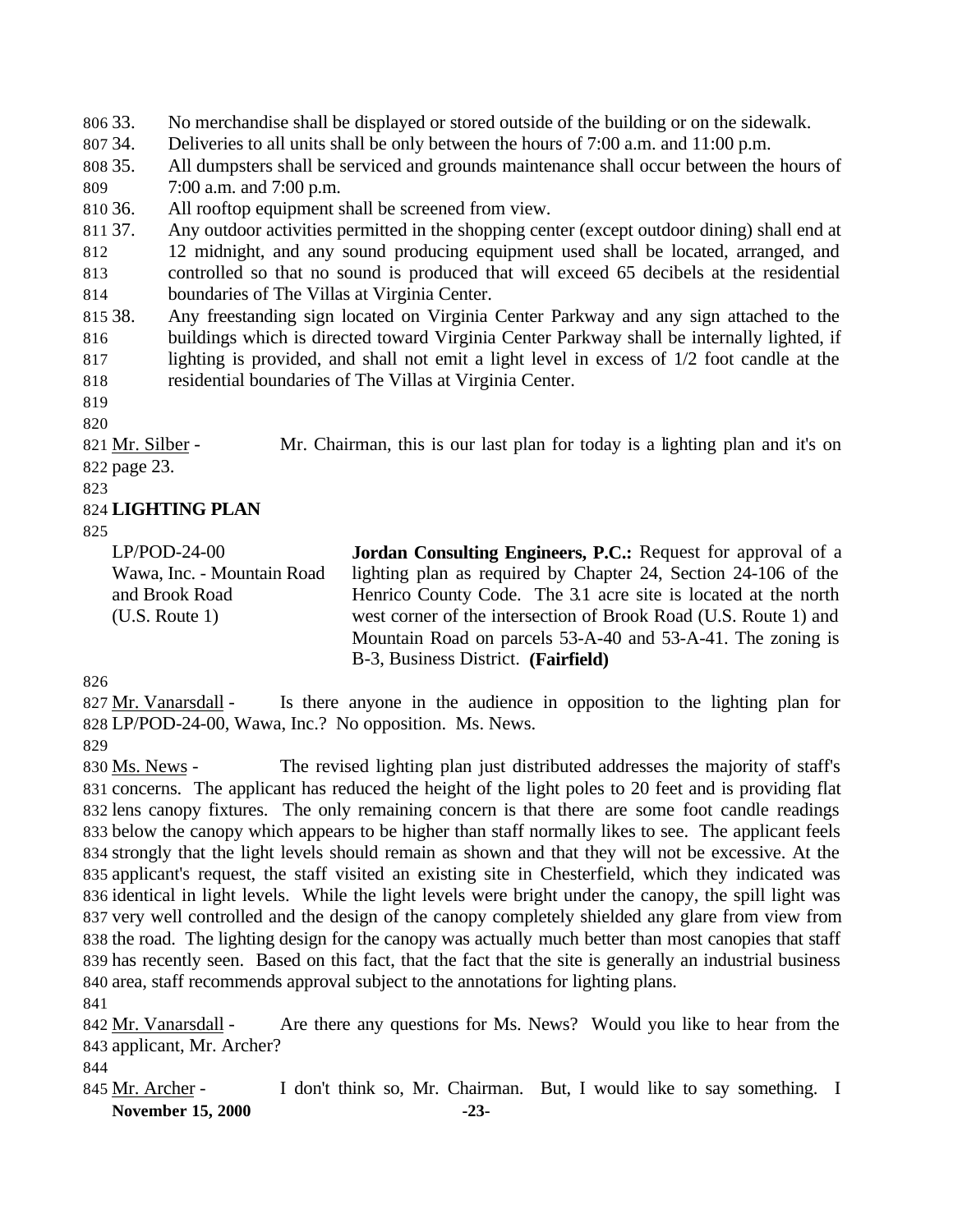discussed this with Ms. News and I appreciate you going out there to Chesterfield to visit that other site. And as she indicated, even though the light is quite bright, there is no light spillage but I would like to point out that we don't particularly want this case to be a precedent for other Wawa's or similar stores that might open up in the area. So, we kind of reserve the right to revisit this, I suppose, if we have to. But, depending on the area. The area that this one is in is highly industrial and I don't think that the intensity of the light won't bother them and I think it might be a help to some degree, to help prevent crime.

**November 15, 2000 -24-** Mr. Vanarsdall - It's too bright under the canopy, is that what it is? Mr. Archer - Right. In other words, if you drop your change on the ground you can find it. 859 Mr. Vanarsdall - I appreciate you mentioning that. Thank you. 861 Mr. Archer - Are there any other problems with that, Ms. News? 863 <u>Ms. News</u> - No, sir. 865 Mr. Archer - You know, I mentioned that because I suspect that there will be more of these coming. So with that, I will move approval of LP/POD-24-00, Wawa, Inc. at Mountain Road and Brook Road, subject to the standard conditions for lighting plans and the annotations on the plan. Mrs. Quesinberry - Second. Mr. Vanarsdall - The motion was made by Mr. Archer and seconded by Mrs. Quesinberry. All in favor say aye…all opposed say nay. The motion carries. The Planning Commission approved the lighting plan for LP/POD-24-00, Wawa, Inc. - Mountain Road and Brook Road (U.S. Route 1) subject to the standard conditions attached to these minutes for lighting plans and the annotations on the plans. Mr. Vanarsdall - That's the end of the cases and now we will take the minutes, Mr. Secretary. 882 Mr. Silber - These are the minutes from the September 27, 2000 meeting. **APPROVAL OF MINUTES: September 27, 2000** 887 Mr. Vanarsdall - Does anyone have any changes to the minutes? Ms. Dwyer - I had some changes that I gave to Diana. Mr. Taylor - Mr. Chairman, I have one change on Page 38, Line 1462, there's a misspelling of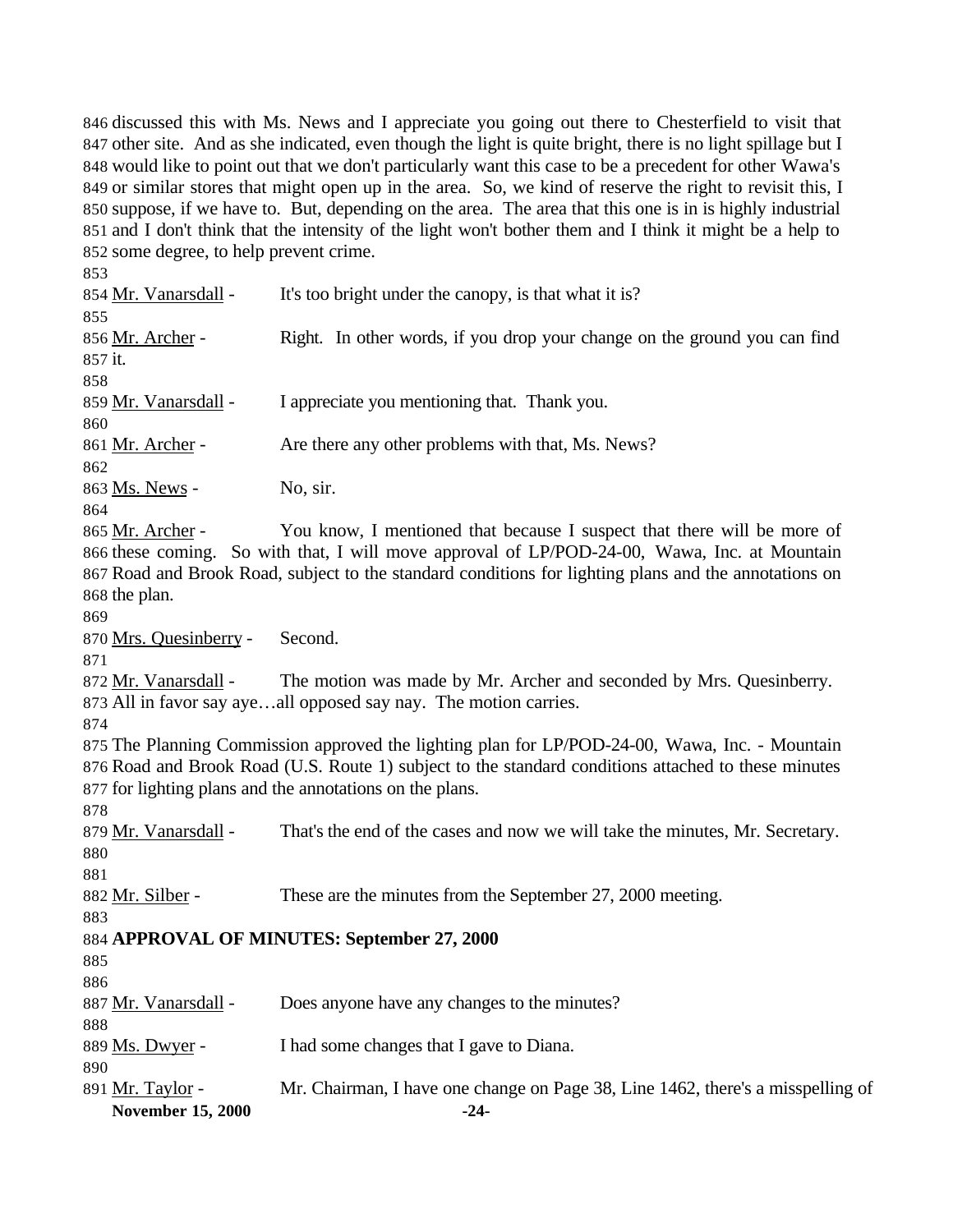the word "now withstanding" and it should be "not withstanding."

894 Mr. Vanarsdall - Are there any more changes by anybody? If not, we need a motion to approve the minutes for September 27, 2000.

897 Mrs. Quesinberry - I move to approve the minutes with the changes noted for the Wednesday, September 27, 2000, meeting.

900 Mr. Taylor - Second.

 Mr. Vanarsdall - The motion was made by Mrs. Quesinberry and seconded by Mr. Taylor to approve the September 27, 2000, minutes. All in favor say aye…all opposed say nay. The motion carries. 

The Planning Commission approved the minutes with the changes for September 27, 2000.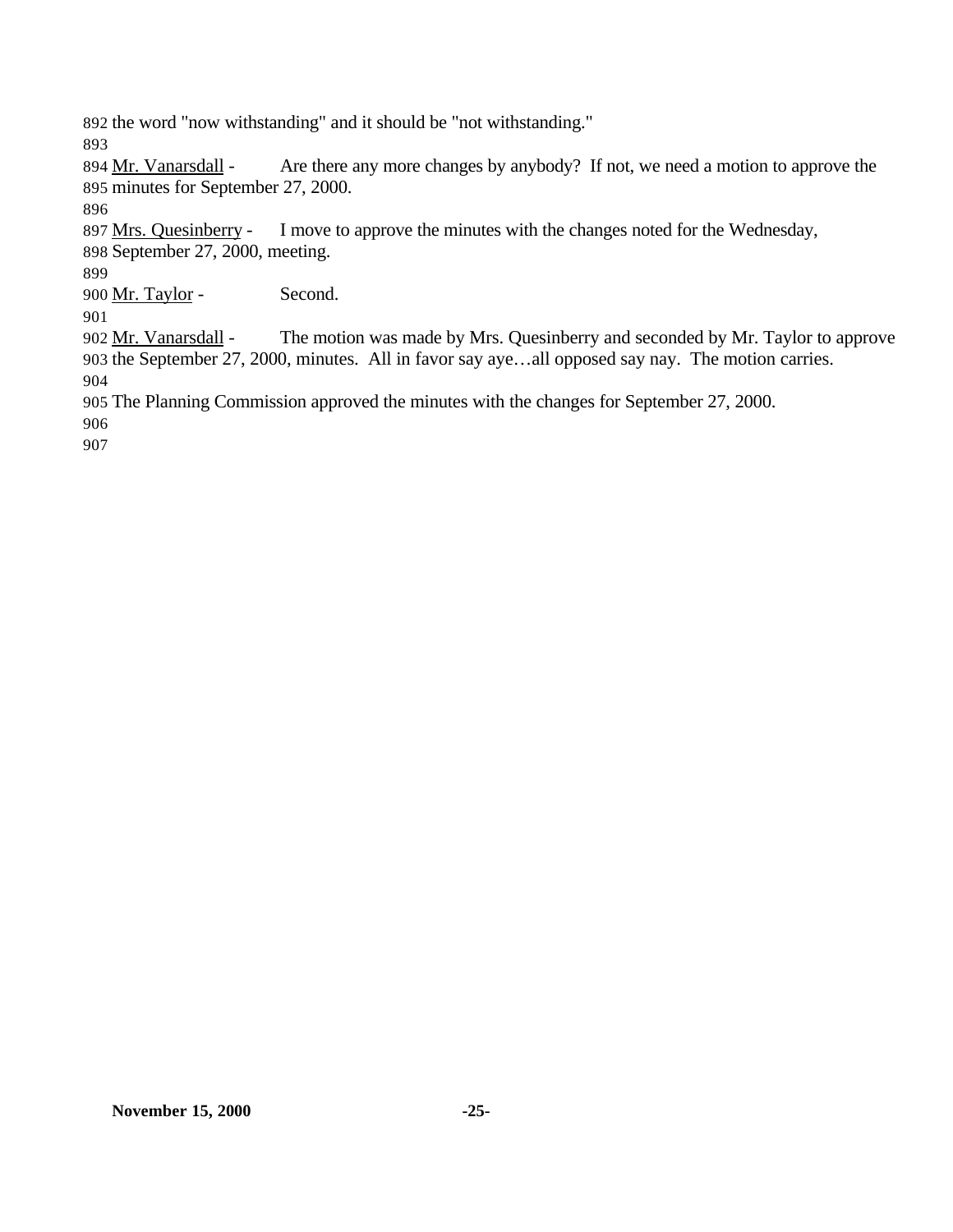**GIS PRESENTATION & UPDATE** Mr. Silber - Mr. Chairman, the next item on the agenda is a presentation by Jim Uzel who is on our staff. Has the Planning Commission had the pleasure of meeting Jim Uzel? Perhaps not. Jim Uzel has been with us for… Jim what, a year? 915 Mr. Uzel - A little over a year. 917 Mrs. Quesinberry - Where have you been hiding, Jim? 919 Mr. Silber - Behind the computer. Jim is our GIS, which stands for Geographic Information System and technology coordinator in the Planning Office. He has been sort of the man

 behind the scenes doing a fantastic job with helping the Planning Office become integrated with the rest of the County on the GIS system that's being developed. He will give you a presentation to show you where we are, how far we have come, where we hope to go with GIS. The future looks very positive on the ability for us to be able to show information and data on a geographical basis, analyzing things in all different formats. So, this is a very exciting time and Jim came to us to help us come into the next century, technology wise, and I think you will be excited by what he has to show you. We are probably still not all the way there but we are getting closer. We want the Commission to be aware of some of the capabilities we can now do and what we will hope to be able to do in the future. Jim, will you also be making this presentation to the Board of Zoning Appeals?

| 931                  |                                    |
|----------------------|------------------------------------|
| 932 Mr. Uzel -       | Yes, but I haven't set a date yet. |
| 933                  |                                    |
| 934 Mr. Silber -     | I'll now turn it over to Jim Uzel. |
| 935                  |                                    |
| 936 Mr. Vanarsdall - | We are glad to have you, Jim.      |
| 937                  |                                    |

 Mr. Uzel - Thank you, Mr. Chairman, members of the Commission, Mr. Silber. GIS allows us to look at the County on a countywide basis or parcel by parcel. So, it's a very strong tool for doing analysis throughout the County. The main feature of Geographic Information Systems, is the information system is part of that. Besides providing a picture that you can look at, behind that picture are the databases, the information that you need to make decisions by; that the Board of Supervisors needs to do an analysis of the County.

 What I would like to do today, first of all, is give you an idea of some of the types of data that we have presently, then I'll show you some of the features and some of the things that we can do with that.

 First of all, if you would look at your screen. On the left side is a table of contents of different types of data that we presently have loaded into the system. For instance at the top we have wetlands, and we can look at that Countywide. The Major Thoroughfare plan has been put in by one of the staff members. It's now available in this GIS system. I'll slip down towards the bottom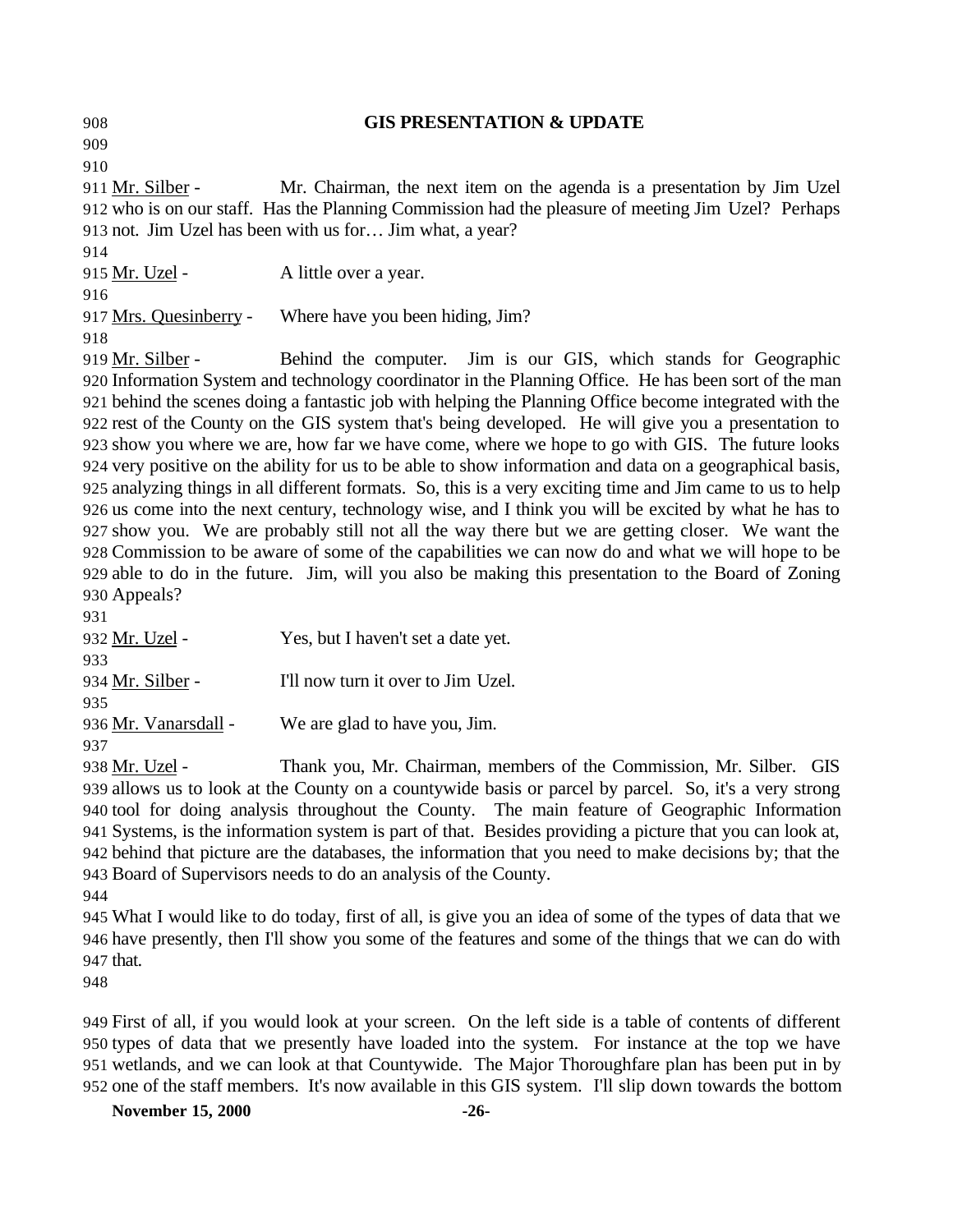(referring to screen). The future Land Use, the mapping that was done as a part of the Land Use Update Comprehensive Plan is available in GIS system format. We have magisterial districts. Our zoning… this is probably the first time that we could look at the County as a whole when we look at the zoning, in the zoning districts. Let me zoom in to one area. This next feature is data that we are presently working on. That is the existing land use. This gives you an idea of parcels that are built upon or that are vacant, and the type of uses that occur on those parcels. So, we can start looking at all of the features, existing land use, what the land is zoned as and also what the future land use plan calls for. So, we can compare the present to what our plans are for each area of the County.

| 962 Mrs. O'Bannon -                                  | Can I just ask a question?                                                 |
|------------------------------------------------------|----------------------------------------------------------------------------|
| 963 Mr. Uzel -                                       | Sure.                                                                      |
| 964 Mrs. O'Bannon -<br>965 semipublic. What is that? | The dark purple, of course, is government but that lighter purple, it says |
| 966 Mr. Uzel -                                       | That would be churches, schools, those sorts of things.                    |
| 967 Mrs. O'Bannon -<br>968 like that.                | Okay. But something like a fire station would be government or something   |
| 969 Mr. Uzel -                                       | That's correct.                                                            |
| 970 Mrs. O'Bannon -                                  | Okay.                                                                      |

971 Mr. Uzel - Some of the other types of data that we have include parcel information, and I'll just turn on a section of the County here (referring to screen). If we turned on all the parcels some 98,000 of them, it would take quite a while to regenerate. We have parcels, address numbers, street names. We have subdivision delineations. The thicker lines are the subdivisions, the parcel lines in the lighter color. Other features, planimetric features, roadways, parking lots, hydrology, streams and lakes, building footprints, driveways and the topography, that's also on the system. We have numerous layers of data, of course the more you get on it the harder it is to see visually, but in the computer you can start analyzing many layers even though it might be hard to do that with your eyes. If you have the databases behind that, you could let the computer do that sort of analysis for you.

 We are also in the process of updating our planimetrics, the building, footprints, parking lots, those sort of features, that were actually derived from 1998 aerial photography.

Mrs. O'Bannon - And you can distinguish between the paved and unpaved driveways too.

984 Mr. Uzel - Yes.

985 Mr. Silber - Jim, you may want to go to an area of the County that has maybe some more commercial development.

| <b>November 15, 2000</b> |  | $-27-$ |
|--------------------------|--|--------|
|--------------------------|--|--------|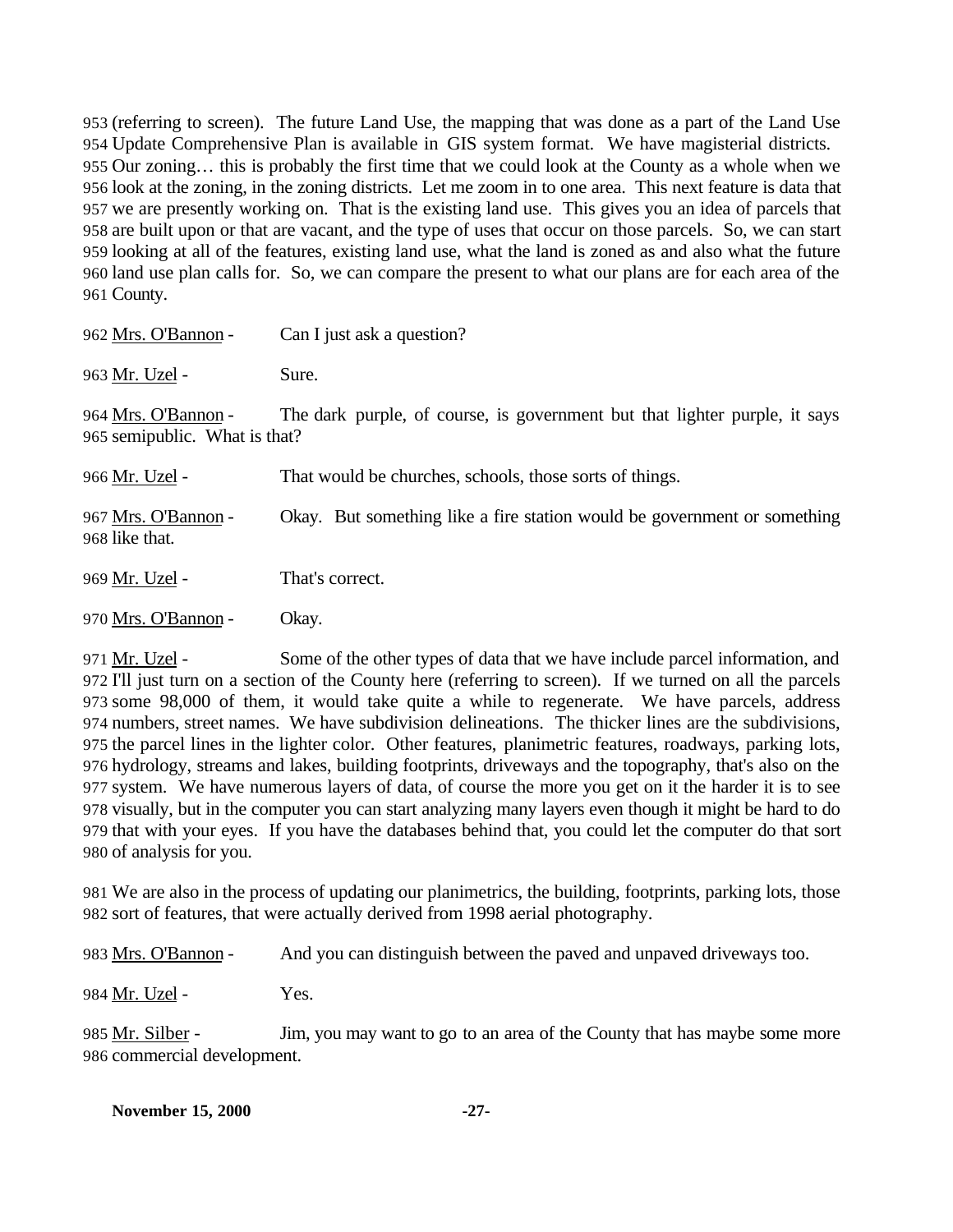Mr. Uzel - Yes. That's what I was trying to do. Okay. Let me do this. I'll go back out and turn everything off and go back out to the Countywide and zoom into another area. What it's doing now (referring to the computer) it's doing some processing behind the scenes. Whenever I switch an area of the County, it needs to go find that data and then bring it in. While it's doing that, let me tell you what it is doing. It is connecting the parcel information to the Real Estate Computer Aided of Mass Appraisal system. That system is a database that contains information on each parcel, the owner of the parcel, the address, size. It contains some information on the use of the parcel. The accessed value. The improvement value of any structures on that parcel.

995 Mrs. O'Bannon - One of the things that always comes up has to do with privacy and the fact that folks live in the County are concerned that anybody can access this either on the internet or even coming in.

 Mr. Uzel - I'll speak a little bit more about that later as far as the future plans, but to touch on it now, right now this is all just available to staff in the County office complex. In the future, we do plan to distribute some of this information on the internet. We have been talking with the Board of Supervisors about those type of issues and how we would restrict some data, make other data accessible and so before we do deploy it to the internet we will have very tight controls to address those types of issues.

1004 Mr. Silber - Right now he is showing the Innsbrook area. He's focusing now on the Cox Road/Broad Street intersection.

Mrs. O'Bannon - All that yellow is parking, isn't it?

 Mr. Uzel - That's correct. You will notice since 1998 there have been several plans of development that show that building's parking lots are planned for these areas. So, we are using those plans of development to update the planimetric features, the buildings and parking lots so that we will have the most current information available when we start looking at specific parcels. If we were to look at the aerial photograph for this area (referring to screen). This will take a couple of seconds to load that image.

1013 Mr. Silber - So, Jim, where your arrow is pointing was a POD that's been approved for that building but it's shaded differently to show that it is not there yet.

1015 Mr. Uzel - To show that it is either not there.... That the plan of development has been approved. We would actually have to do a site visit to see if it has been built yet or not, or use our local knowledge to know whether it's been built or not. So the plan for the aerial photographs is to have the County flown every five years so that every five years we will then capture any new structures that are built in the County and put those into the system. In the meantime, we will rely on the PODs to indicate where there are plans for a structure, plans for a parking area. Since it was flown in February 1998, we have a little bit over two years before the County will be flown again. Okay. The other thing I wanted to show you, I mentioned a link to the Real Estate database.

| <b>November 15, 2000</b> | $-28-$                                                                    |  |
|--------------------------|---------------------------------------------------------------------------|--|
| $1024$ Mr. Taylor -      | I think those are BMPs in the Westerre area. The main building is Holiday |  |
| 1023 Mrs. O'Bannon -     | Are those ponds or water features on those edges?                         |  |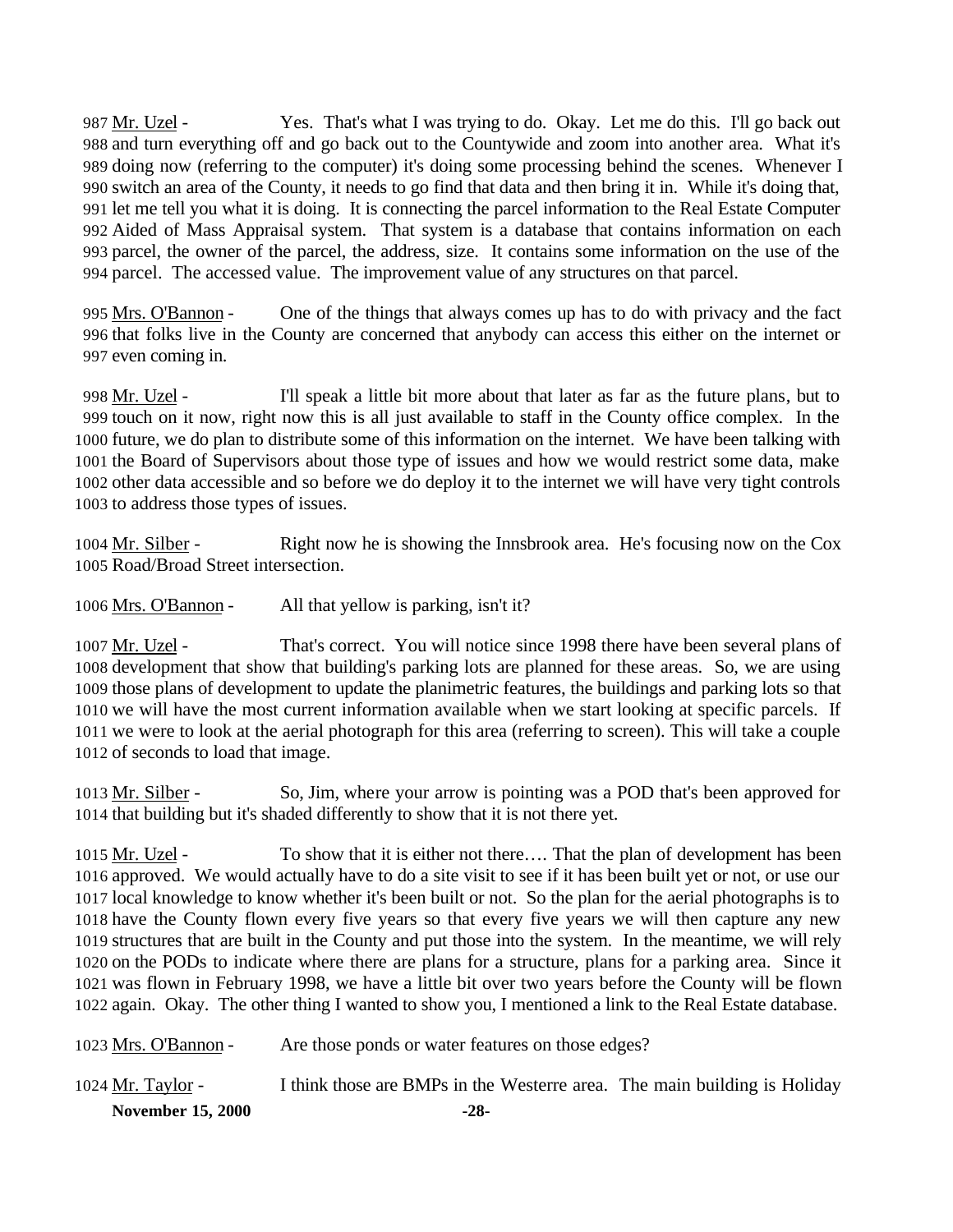Inn Express. The long road, that's almost vertical, is Gaskins and Mayland cuts across.

 Mr. Uzel - I will add the parcel lines to this. You can now see the property lines. And if we query that, or select a certain parcel, it will then connect it to the County's database, bring up that record in that database and tell us the, for instance, the land value 880,100, the improvement value 0 at the time because there was no building on it. It can tell us the owner and some other information, the address, those sorts of things. Using that we can start doing analysis looking at vacant land in the County. Comparing vacant land with the zoning districts. We have done some analysis by magisterial districts looking at the amount of land zoned R-5, R-6 that is vacant.

1033 Mrs. O'Bannon - One of the things I asked in a Board meeting was the number of acres agricultural, say in Tuckahoe, and there was quite a lot but there are some churches built on the agricultural land. So, just asking for a particular zoning is not sufficient, it's like you said, whether it's developed or not.

1037 Mr. Uzel - Now we can look at it and see if there are improvements on that parcel and then determine that it is truly vacant. Okay. Some of the other things… There are several ways to search throughout the County and let me turn off some of these features that take awhile to load and I'll turn on addresses. What I will do now is show a couple of features that we can query the system by address and find the location that way.

- 1042 <u>Mr. Silber</u> Do you want to look up somebody's address from here?
- Mr. Uzel Yes. I'm going to put in Mr. Vanarsdall's if that is okay with him.
- Mr. Silber We can zoom in on that new deck you built.

 Mr. Uzel - If you will notice what it does, it will put a little symbol there, and let's zoom into that area. We can put the parcel in and the address numbers and it's a few feet off, but it searches along the center line along the address ranges along the road center line. So, it's about 100 feet off or so. But it gets us in the general vicinity. Let's turn on the aerial photographs.

1049 Mr. Taylor - This gives new meaning to "Big brother is watching."

 Mrs. O'Bannon - Well, I think that's what people are concerned about, especially if it goes on the internet. Anybody from your local burglar who wants to check out the best entry and exit to…. I mean, you don't even have to walk outside you could just go on the internet. So, these are the privacy issues that are the biggest concern.

| 1054 Mr. Uzel - | All right. Anyone else care to see their address? |
|-----------------|---------------------------------------------------|
|-----------------|---------------------------------------------------|

Mr. Archer - What have you got in that shed back there, Ernie?

1056 Mr. Silber - There's Effie cutting the grass.

 Mr. Uzel - We can only zoom in but so far and then we start losing some of the definition of it. Some of the tools that this allows us, as staff, is to start using some of the tools

| <b>November 15, 2000</b> | -29- |
|--------------------------|------|
|                          |      |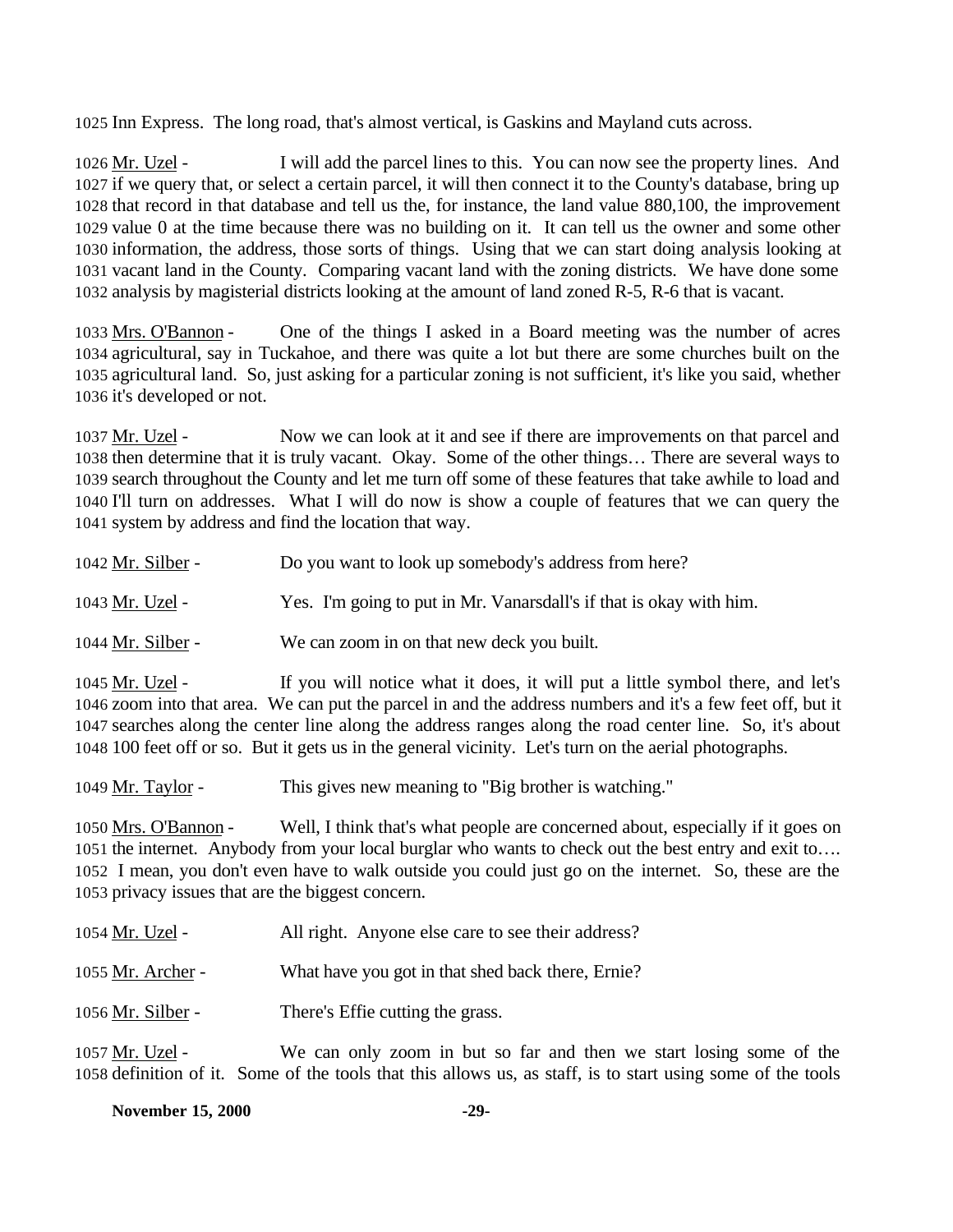where we can do measurements for setback and it provides a distance down in the lower… you can do a side yard, about 32 feet from the side. We also recognize that the data is not perfect. The parcel lines were taking from the existing paper maps. So there is some error in that, plus or minus 10 feet or so. So, we you use this data you will have to realize that it is not absolute, you still need to go out in the field.

Mr. Archer - Is this the extent of the clarity? Could that be cleared up a little bit?

1065 Mr. Uzel - This is as clear as it gets for the aerial photograph. The pixel size, the squares that make up the pixels are six inches in resolution on the ground. So, that is as clear as it gets. If you zoom in further you will see that it really boxes up into squares like that (referring to picture on the screen).

Mr. Archer - I feel a little safer now.

 Mrs. O'Bannon - I think part of the intent was that you couldn't read license plates or something, it's there some kind of legality involved in here?

1072 Mr. Uzel - The technology to get that type of resolution is very expensive and really beyond the needs of what the County needs at this point to delineate features. The purpose of the aerial photograph is to define the buildings, the driveways, structures, to give the visual in a more general fashion.

 Mrs. O'Bannon - One of the features that I know you can click on is find out like the square footage of a house and things like that. The reason I asked that is because I know real estate agents like to use that information. You know, like if there is a house for sale they would put like 2,300 square feet or something on the sign. And I know they have come in and…. I think it was MLS that came in and downloaded just about all of the information or loaded in all this information and put it separately into their computer.

 Mr. Uzel - That's probably taken from the Real Estate CAMA database, which of course this can link to. As far as the GIS, we can look at the square footage of the footprint, but if it is two stories you can make some inferences to that, but we can actually identify to see how large this shed or garage might be. It's around 130 square feet as the footprint.

1086 Mr. Vanarsdall - Very interesting.

 Mr. Uzel - Okay. I mentioned some of the analysis. Some of the future things that we will be able to do, let me just brief you on that real quickly.

| <b>November 15, 2000</b> | $-30-$                                                                     |
|--------------------------|----------------------------------------------------------------------------|
| 1092 Mr. Uzel -          | Yes. Once we are on a site, we can look at the existing land use for that. |
| 1091 Mr. Vanarsdall -    | Can you pull up again the land use?                                        |
| 1090 Mr. Uzel -          | Sure.                                                                      |
| 1089 Mr. Vanarsdall -    | Jim, let me ask you one thing.                                             |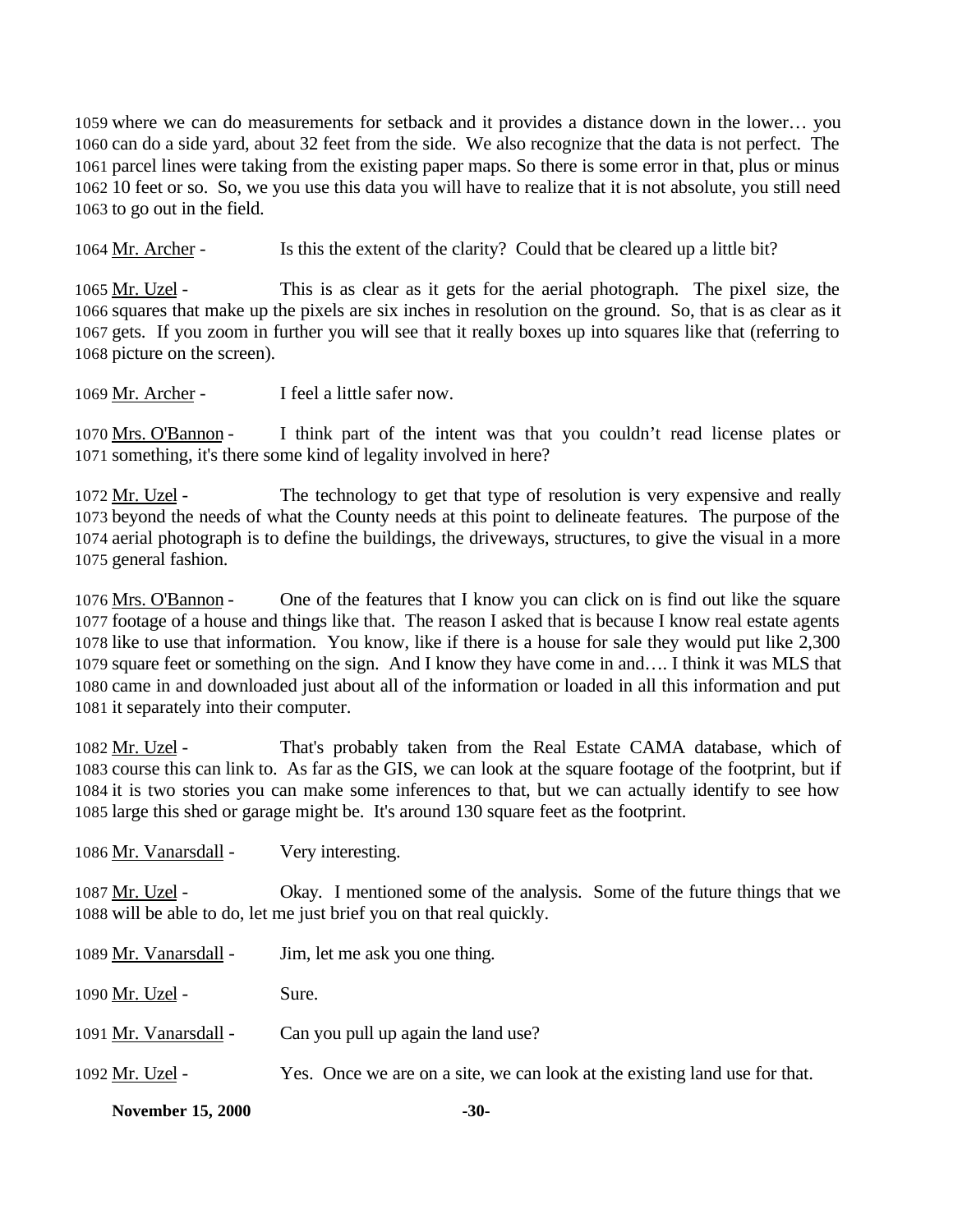| 1093 Mr. Vanarsdall - | No. I mean for the whole County, the land use plan for the County. |
|-----------------------|--------------------------------------------------------------------|
| 1094 Mr. Uzel -       | Oh, okay.                                                          |
| 1095 Mr. Silber -     | The 2010 Land Use Plan?                                            |
| 1096 Mr. Vanarsdall - | Yes, the 2010 Land Use Plan.                                       |
| 1097 Mr. Uzel -       | All right. Let me turn off some of these.                          |
| 1098 Mr. Silber -     | Do you want to blow something up on that?                          |

1099 Mr. Vanarsdall - No. I just wanted to get a color scheme. There is a lot of environment in this, a lot green. Thank you.

1101 Mr. Uzel - In the future, this coming winter and spring, we should be receiving the 2000 Census data and that will be useful in doing demographic work in the County. And, also, of course, the redistricting. We will be working with that using GIS to look at the district lines and work with those issues. The County's water and sewer lines will be put into a digital format and should be available by next summer. The permit center will be coming on line around the spring of next year and they will be able to provide digital files and maps to the public using the GIS system. Currently we are providing digital files in AutoCAD format for developers if they are interested in receiving or getting this data and using it in their plan development so that they can use the information that the County has.

1110 Mrs. O'Bannon - Can I ask you another question?

1111 Mr. Uzel - Sure.

1112 Mrs. O'Bannon - Often school groups come in and organizations come in and they view this. They get a big kick out of and I know they print out a color photo of the aerial view, say of their school or something, could the County charge for those?

1115 Mr. Uzel - We do have a policy as far as the charges for aerial, well basically based on the size of the color print, whether it's an aerial print or whether, for instance, something like this (referring to picture on the screen). We do have a charge. I think it's \$25.00 for a large format print and maybe \$15.00 for an 8 1/2 x 11.

 Mrs. O'Bannon - So, if you just wanted to come in and get one, as a citizen, you think it would be neat to get one of your house or something.

1121 Mr. Uzel - We can do that.

Mrs. O'Bannon - That's just an alternative source of income, right?

 Mr. Uzel - Right. As I mentioned before, we are working toward providing some of this data on the internet. We have the software to do that and the data server computers to do that and we are now at the point where we need to look at the types of data that we want to put out and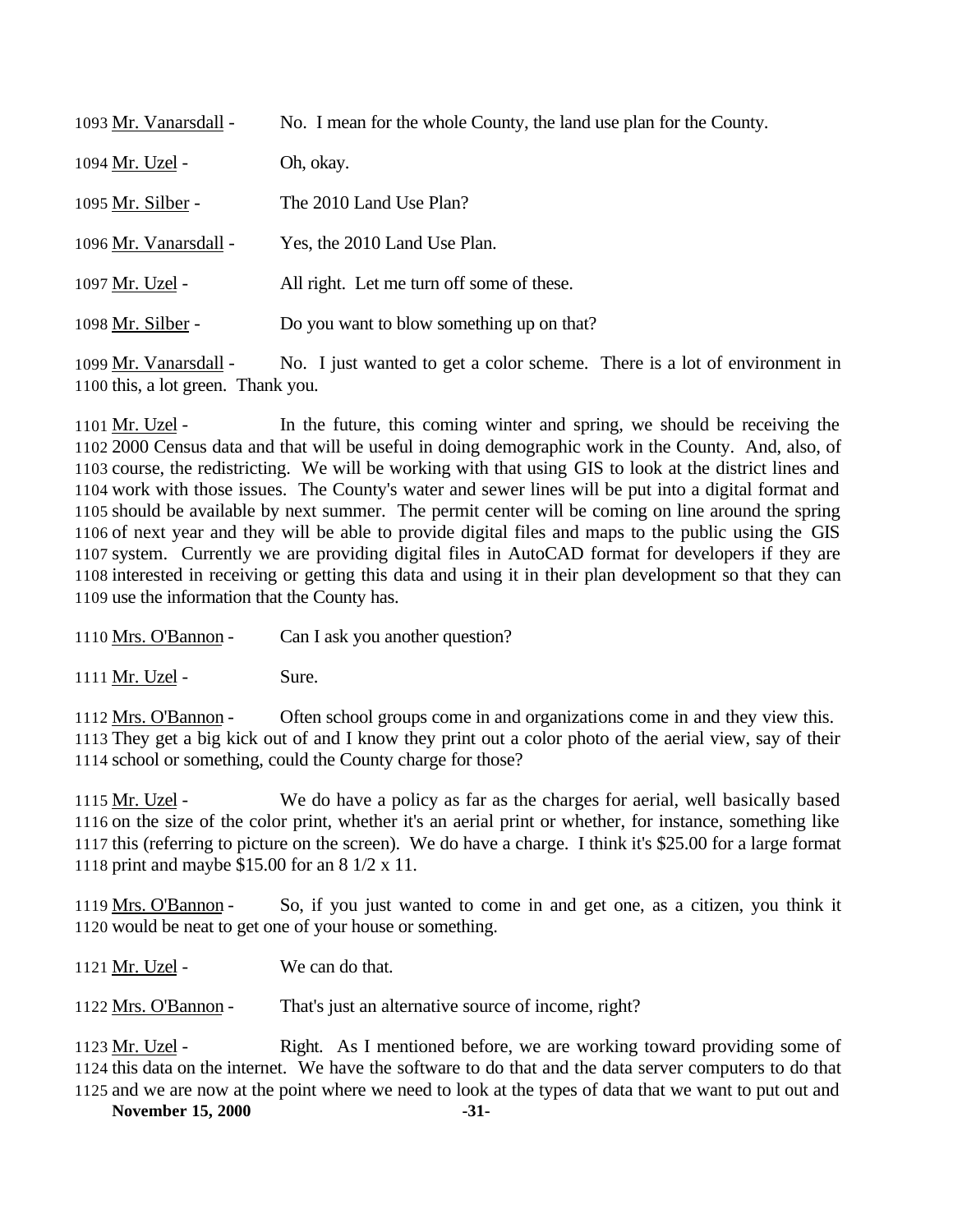actually construct the site to do that. And please feel free to contact me or any of the staff in the Planning Office. Our staff is coming along and getting very comfortable with using this system. We are developing some custom tools to make it easier for staff and eventually for the public to use this type of information. So, if you have any type of analysis needs, we plan on using this information heavily in updating the Comprehensive Plan in the next year or so. And, we will be working toward developing a zoning map series based on the digital format and we all will be bring those products and issues before you and the Board of Supervisors. I'll be glad to answer any other questions.

1134 Mr. Vanarsdall - Are there any questions for Jim?

 Mr. Archer - I have just one. Do you have any idea what the time line will be when some of this might be on the internet?

Mr. Uzel - I would say within the next year.

 Mr. Taylor - I would just like to ask another question, just to gage the utility of it, because one of the areas that each of the Commissioners faces is in our planning activity, particularly with regard to the zoning. There is a question of wetland intrusion. Is the system sophisticated enough so that if we came to you with a specific zoning plat that involved wetland areas or stream areas, could you depict that for us in terms of environmental sensitive areas in terms of color?

1144 Mr. Uzel - Yes. Right now we have the National Wetlands Inventory on the system so that provides a pretty good delineation of wetlands by site. It's not exact, but it will give you a good idea of where there might be wetlands. And the streams were taken from the aerial photographs so those were delineated based on the features that could be seen from the photographs. We also have the soil survey for the County that we can look at by site or in a larger section of the County.

1150 Ms. Dwyer - From that soil survey, could you look at areas that are subject or suspect, I should say, of the shrink swell?

1152 Mr. Uzel - Yes. If we know what soils those are, we can pull those out and show that on a Countywide basis.

 Mrs. Dwyer - The other thing I would be interested to know is in your sample on the sheet under analysis, how do you determine a vacant parcel that's in two acres? Is there a building on there?

 Mr. Uzel - Well, we can look at the Real Estate database where there is no improvements, meaning no buildings, so we can query that database and look at those parcels that have no improvements on it. So, that gives us the vacant part. Then there is an area, square footage of each parcel, that we can of course convert to acres and do the query that way.

 Ms. Dwyer - So, if I want to know all of the vacant parcels in Tuckahoe that are greater than two acres, then I could get that?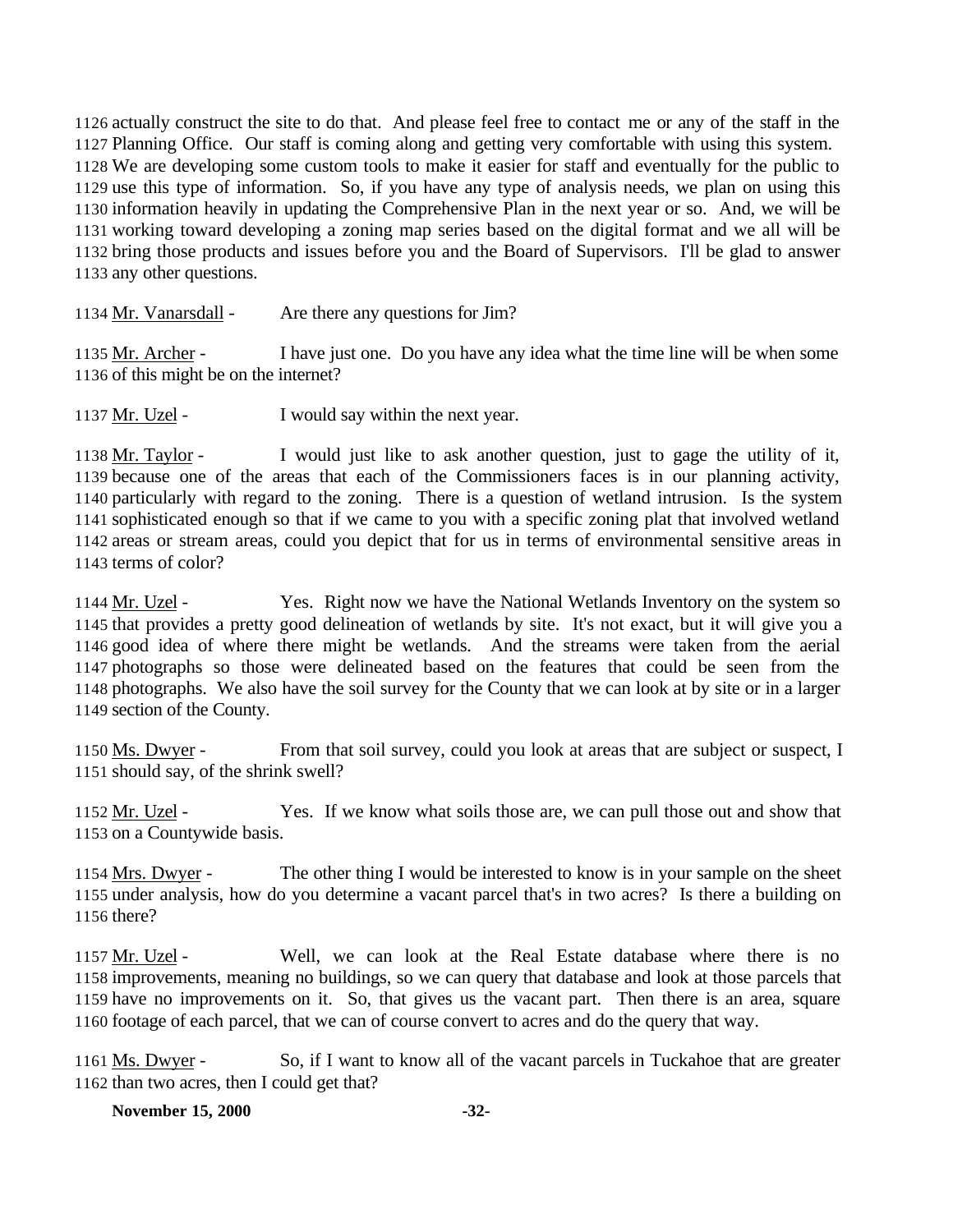1163 Mr. Uzel - We can do that.

 Mr. Silber - One of the challenges is, although it's not to hard to overcome, but one of the challenges is that you may have a piece of property, say it's 12 acres in size, and there may be a small dilapidated house on it and it would show up in the records as been an improved piece of property because there is a house on it, but it is very viable to have that developed. So, we can some time screen some of that by saying, okay, give us parcels that maybe have improvements of less than 100,000 and sometimes weed that out, or put different variables in there. We have done that before and came up with some pretty good information.

1171 Mrs. Quesinberry - In Varina, I notice, and this is a clarification in the colors, the bright yellow is suburban residential, right? I'm looking at Varina because there is a lot of green to the east.

| 1173 Mr. Silber - | The bright yellow would be suburban residential one. |
|-------------------|------------------------------------------------------|
|                   |                                                      |
|                   |                                                      |

Mrs. Quesinberry - What is the medium green, it's not a dark green?

Mr. Silber - Prime agricultural is right there.

 Mrs. Quesinberry - Okay. Because the key on the left looks yellow. I apologize, I was trying to figure out the difference between those two. Okay.

 Mr. Uzel - When the colors get confusing we can also click on it and it will tell us exactly what it is or we can label it also.

1180 Mr. Silber - It really gets to be a challenge when you start to map the zoning because the future land use colors, there are maybe 12 or 15 colors, for zoning there are like 40 different colors.

 Mrs. O'Bannon - One of the questions, and I'll just throw this out so the Planning Commission can hear it, but one of the things that's come of course with…. After the Bond Referendum some people have said once they get I-895 into Varina that's really going to develop fast, isn't it now that there will be good access to it. I often say that it is a difficult area to develop because it is flat and I've notice that we have got a lot of agricultural. Just to let you that. They said how soon are we going to be asked for another Bond Referendum, and that's in seven years, but I'm hoping…. But, just to let you know that's the kind of question they are asking. It looks like prime agricultural but there is still a lot of suburban residential in there.

1191 Mr. Vanarsdall - Jim, this has really been nice. I'm really amazed at how far we have come with it and how far you can go with it.

| 1193 Mr. Uzel -       | There's a lot you can do with it.                           |
|-----------------------|-------------------------------------------------------------|
| 1194 Mr. Silber -     | Thank you very much, Jim.                                   |
| 1195 Mr. Vanarsdall - | Thank you very much. Is there anything else, Mr. Secretary? |

| <b>November 15, 2000</b> | $-33-$ |
|--------------------------|--------|
|--------------------------|--------|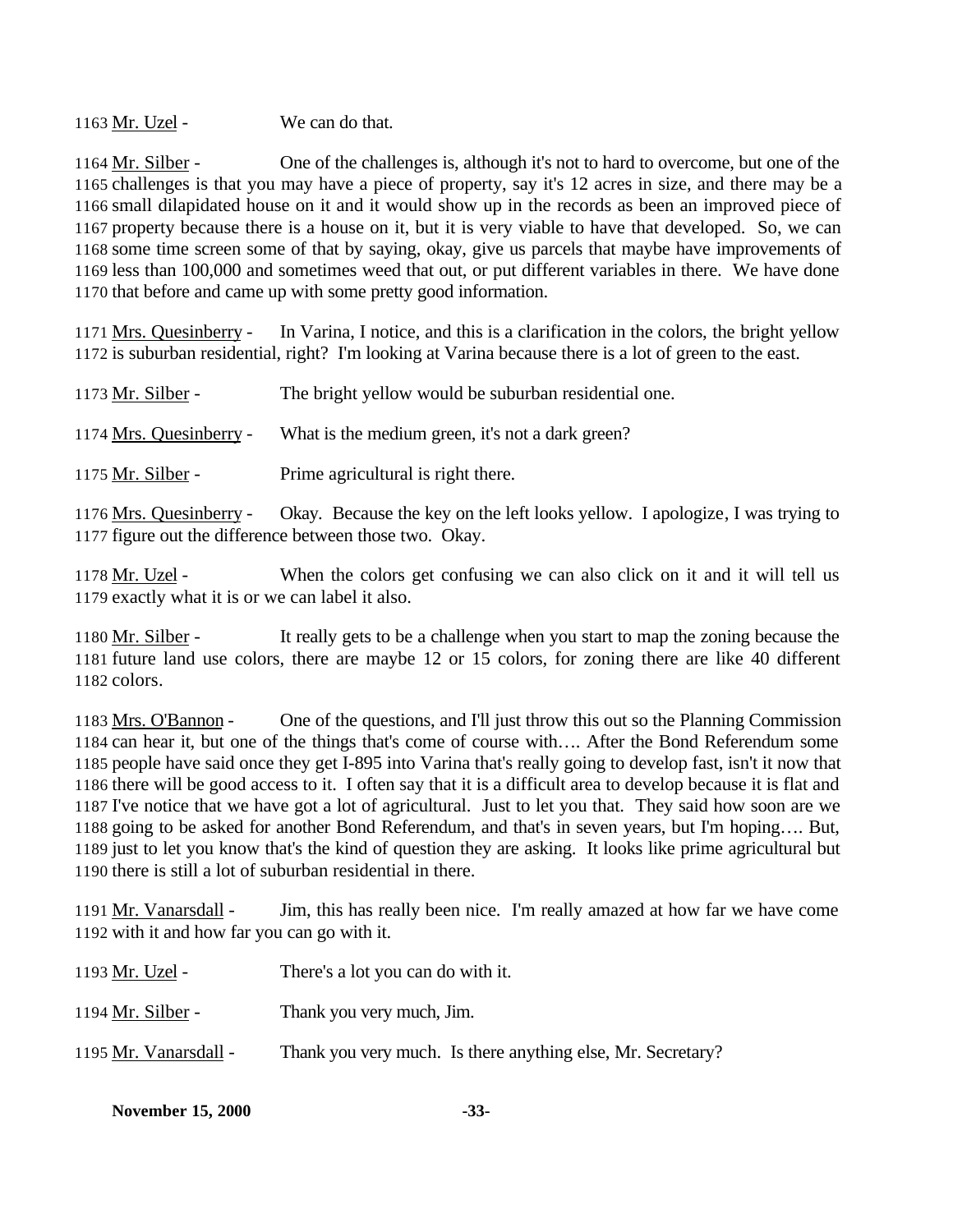Mr. Silber - Yes. I do have a couple of announcements. Maybe just to fill you in on the status on a couple of projects that have been recommended by the Planning Commission and are at the Board level. The Board had a work session last night on two Planning related items. The first was the single-family residential setbacks from major roads. If you may recall, that was an ordinance amendment that was recommended by the Planning Commission back in the summer. The Board had a work session last night and reviewed it very favorably and has suggested that this go to public hearing in January, the second meeting in January.

| 1203 Mr. Vanarsdall - | Did they set a date for that?                              |
|-----------------------|------------------------------------------------------------|
| 1204 Mr. Silber -     | It looks as though it's going to be the $23rd$ of January. |
|                       |                                                            |

Mr. Vanarsdall - Okay.

 Mr. Silber - There was also a work session to discuss the West Broad Street Land Use Plan Study, that appeared to be favorably received by the Board. The County Manager thought that that could not be scheduled before the first meeting in February. So, that will be February 13.

 Mr. Taylor - Randy, on that one, what does that entail? Is that just the Liefield Tract or is that the tract from Broad down along the whole John Rolfe right-of-way?

 Mr. Silber - It's the larger tract. It's about 255 acres, Mr. Taylor, and it runs from the south side of Broad Street from I-64 interchange, westward passing over John Rolfe Parkway to Pump Road.

1214 Mr. Taylor - And also bordered by Three Chopt.

 Mr. Silber - Bordered by Three Chopt with the exception of the parcel of land owned by Dr. Brown on the south side of Three Chopt between John Rolfe and Pump.

1217  $Mr. Taylor$  - Okay.

1218 Mr. Silber - So, that will be going to public hearing on February 13, 2001. We were hoping to get that to public hearing sooner because we have been receiving some calls on possible development opportunities out there. So, that's kind of hanging out there for about another three months. The third item, we may have informed you of this but just to remind you, the multi-family ordinance amendment has gone to several work sessions with the Board and a public hearing have 1223 been scheduled for the  $28<sup>th</sup>$  of November, in two weeks.

1224 Mr. Vanarsdall - And we got a memo from John Marlles on that. And that's one we can come to if we want to.

1226 Mr. Silber - Right. This is just a reminder. That's all of the announcements that I have. Is there anything from the staff that needs to be discussed?

1228 Mr. Vanarsdall - Anybody else got anything? All right, we need a motion to adjourn.

| <b>November 15, 2000</b> | -34- |
|--------------------------|------|
|--------------------------|------|